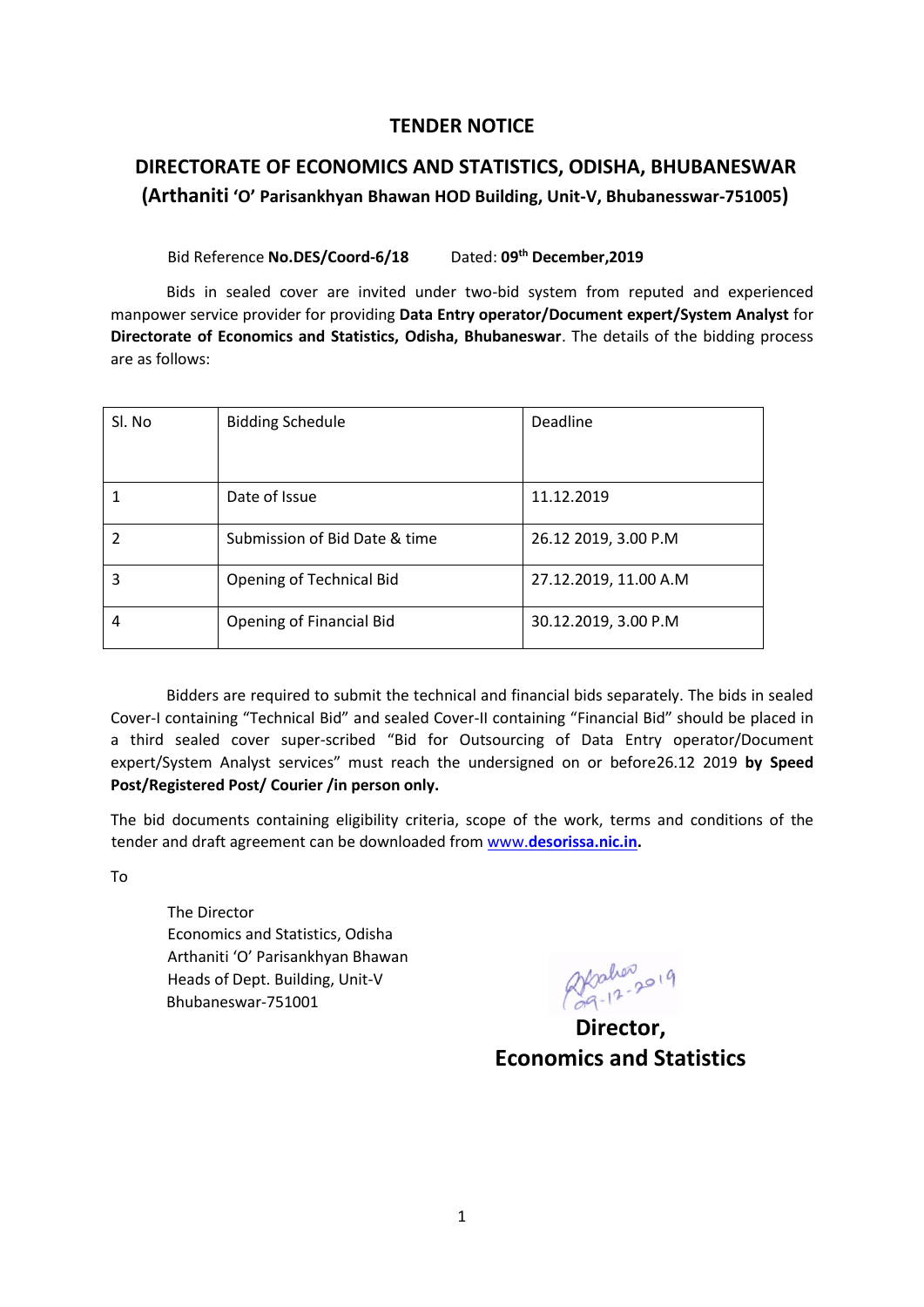# **I N D E X**

| Sl. No.        | Section                                                                                                                                                                                                                                                                                                                                                                                 | Description                         | Page      |
|----------------|-----------------------------------------------------------------------------------------------------------------------------------------------------------------------------------------------------------------------------------------------------------------------------------------------------------------------------------------------------------------------------------------|-------------------------------------|-----------|
| $\mathbf{1}$   | ı                                                                                                                                                                                                                                                                                                                                                                                       | Instruction to Bidders              | $3 - 7$   |
| $\overline{2}$ | $\mathbf{H}% =\mathbf{H}(\mathbf{Q}^{T}\mathbf{Q}^{T}\mathbf{Q}^{T}\mathbf{Q}^{T}% )\mathbf{Q}^{T} \mathbf{Q}^{T} \mathbf{Q}^{T} \mathbf{Q}^{T} \mathbf{Q}^{T} \mathbf{Q}^{T} \mathbf{Q}^{T} \mathbf{Q}^{T} \mathbf{Q}^{T} \mathbf{Q}^{T} \mathbf{Q}^{T} \mathbf{Q}^{T} \mathbf{Q}^{T} \mathbf{Q}^{T} \mathbf{Q}^{T} \mathbf{Q}^{T} \mathbf{Q}^{T} \mathbf{Q}^{T} \mathbf{Q}^{T} \math$ | Scope of the Work                   | $8 - 11$  |
| 3              | Ш                                                                                                                                                                                                                                                                                                                                                                                       | Schedule of Requirement             | 12        |
| 4              | IV                                                                                                                                                                                                                                                                                                                                                                                      | <b>General Terms and Conditions</b> | $13 - 15$ |
| 5              | $\vee$                                                                                                                                                                                                                                                                                                                                                                                  | <b>Technical Bid</b>                | $16 - 22$ |
| 6              | VI                                                                                                                                                                                                                                                                                                                                                                                      | <b>Financial Bid</b>                | $23 - 24$ |
| $\overline{7}$ | VII                                                                                                                                                                                                                                                                                                                                                                                     | <b>Bid Submission Checklist</b>     | 25        |
| 8              | VIII                                                                                                                                                                                                                                                                                                                                                                                    | Service Agreement& PBG Format       | $26 - 28$ |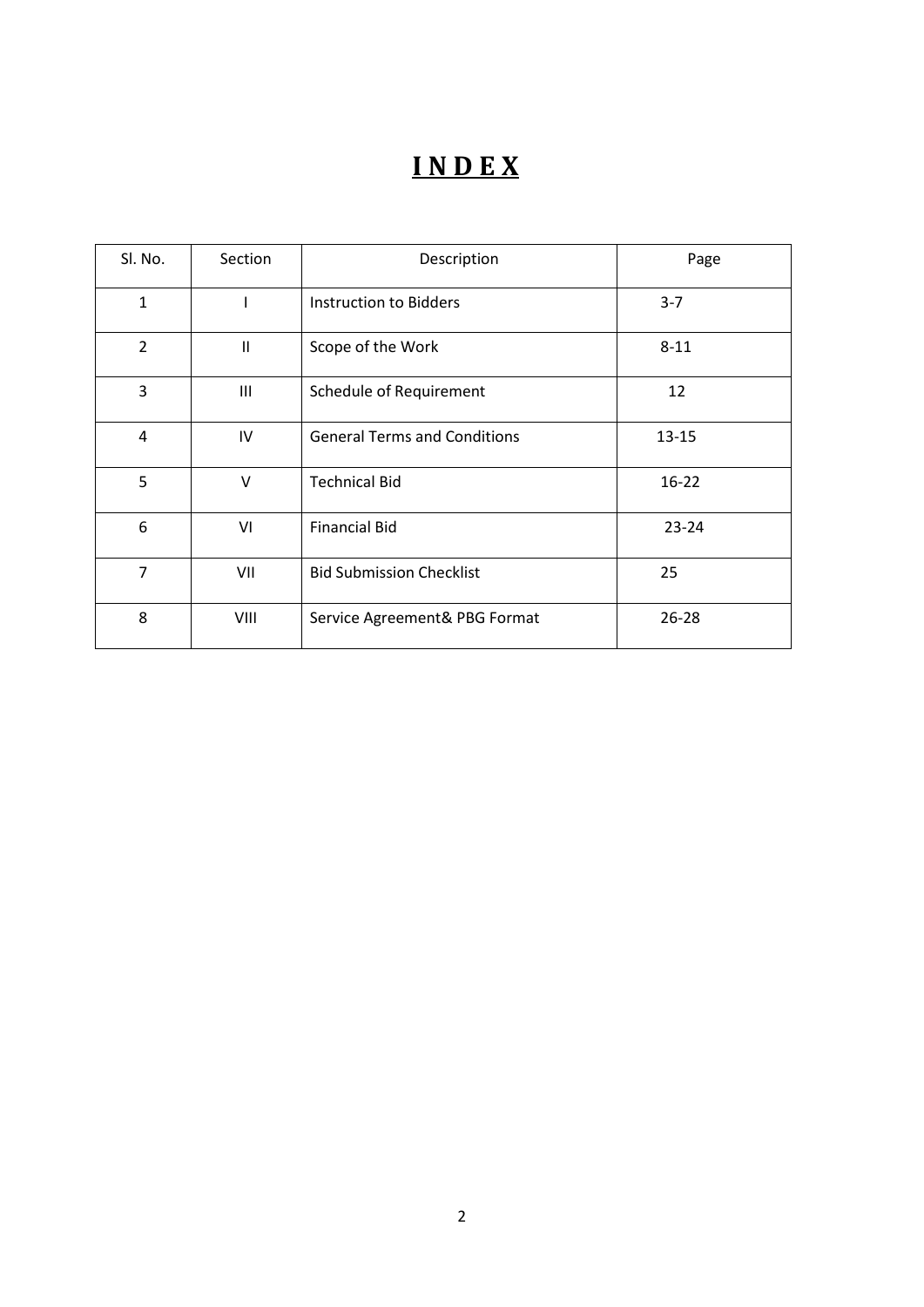## **SECTION-I**

## **Instruction to Bidders**

## **A. General Information:**

1. Director, Economics & Statistics, Odisha, Bhubaneswar requires the service of reputed, well established, financially sound and registered Service Providers to provide Data Entry operator/Document expert/System Analyst by deploying adequately trained and disciplined man power at Directorate of Economics and Statistics, Odisha, Bhubaneswar as per the requirement.

2. The period of contract for providing the aforesaid service will be ideally 1 Year from the date of effectiveness of the contract. The contract may be extended for a period, not exceeding the original duration of the contract on mutual consent depending upon the performance of the Service Provider and at the discretion of the authority. The authority reserves the right to terminate the contract at any time after giving 30 days' notice to the service Provider.

3. The interested bidders may visit the location on any working day between the office hours to have a thorough knowledge of the work to be performed before preparation and submission of the bid.

| Sl. No.        | <b>Eligibility Criteria</b>                                                                                                                                                                                                                                                                                                                                   | Supporting documents to be<br>furnished along with the<br><b>Technical Bid</b> |
|----------------|---------------------------------------------------------------------------------------------------------------------------------------------------------------------------------------------------------------------------------------------------------------------------------------------------------------------------------------------------------------|--------------------------------------------------------------------------------|
|                | The bidder should be registered<br>under<br>appropriate authority, such as<br>Registered under the Companies Act 2013<br>Registered under the Indian Partnership<br>Act 1932<br>Registered under the Indian Trusts Act<br>1882<br>Registered under the Societies Registration<br>Act 1860.<br>Registered under the Limited Liability<br>Partnership Act 2008. | Certificate of<br>Incorporation/<br>Registration                               |
| $\overline{2}$ | The bidder must have at least five years in<br>business (up to the last date of submission of<br>bid) for providing similar type of services to<br>Central/State Government/Autonomous bodies /<br>agencies / societies / corporate bodies.                                                                                                                   | Copies of the work order<br>from<br>the<br>previous<br>authorities.            |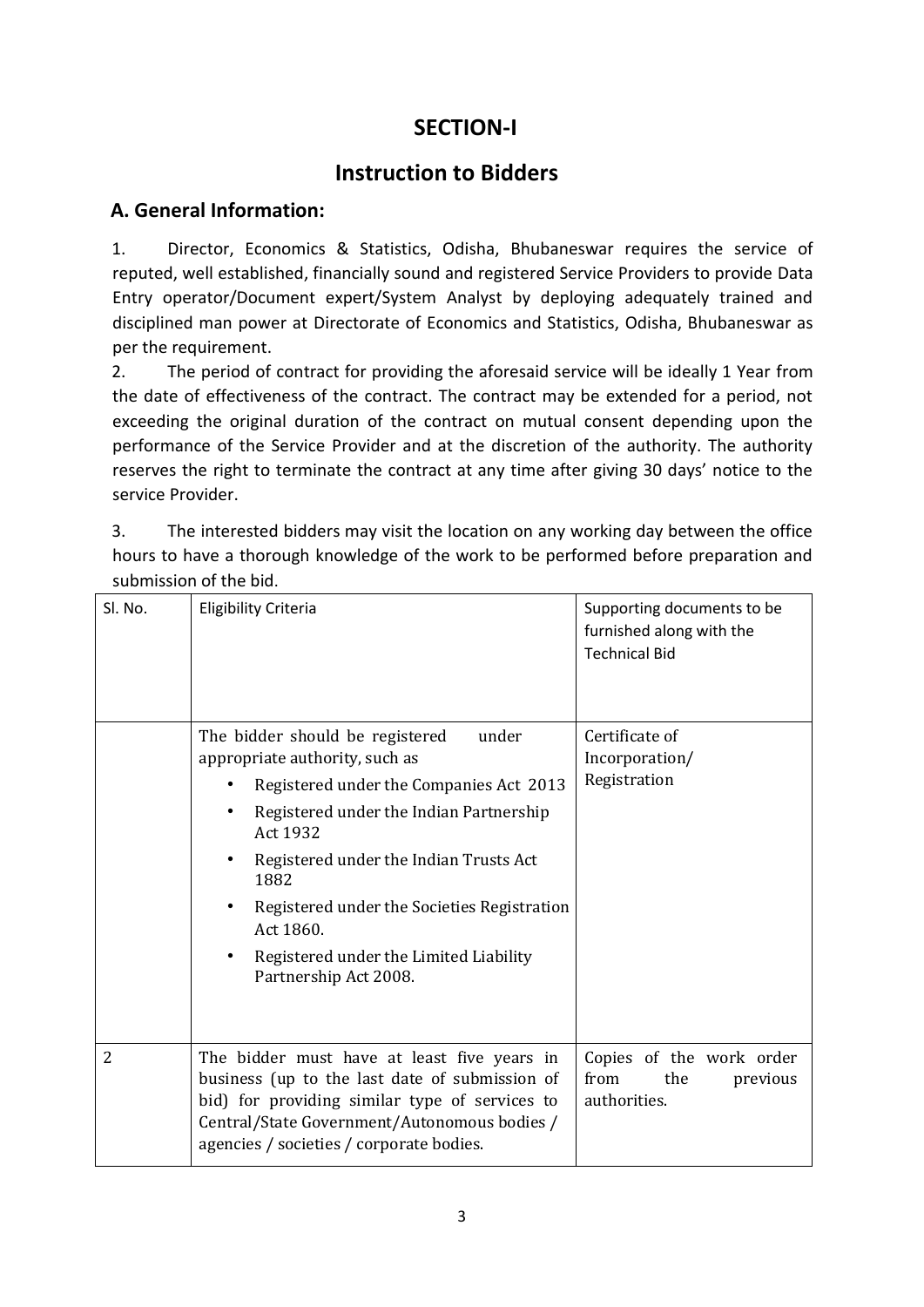| 3              | The Registered Office / Branch Office of the<br>Service Provider must be located within the<br>jurisdictional area of Odisha.                                              | Valid address proof of the<br>office (Copy of the Telephone /<br>Electricity<br>Bill)                                                                |
|----------------|----------------------------------------------------------------------------------------------------------------------------------------------------------------------------|------------------------------------------------------------------------------------------------------------------------------------------------------|
| 4              | Must have average annual financial turnover of<br>Rs.16.00 lakh during the last five financial years<br>as on Dt.11 12.2019.                                               | of<br>audited<br>Copies<br>Income/<br>Expenditure<br>Statement and Balance sheet<br>for the concerned period.                                        |
| 5              | Must have its own bank account in any scheduled Copies of the pass book and<br>bank situated in Odisha.                                                                    | transaction statement<br>for the last 6 month.                                                                                                       |
| 6              | The agency should not have been blacklisted<br>by any Central / State government, or any other<br>public sector undertaking or a<br>corporation as on the date of this RFP | An undertaking to this effect<br>to be furnished by the bidder<br>as per the prescribed format<br>$[Form - T2]$                                      |
| $\overline{7}$ | Must not have any pending judicial proceedings<br>for any criminal offence against the proprietor<br>/Director/Persons to be deployed by the<br>Service Provider           | An undertaking to this effect<br>to be furnished by the bidder<br>as per the prescribed format.<br>$[Form - T3]$                                     |
| 8              | <b>Other Statutory Documents</b>                                                                                                                                           | Copies of<br>$\bullet$ PAN,<br>• GSTIN,<br>• Copies of EPF & ESI<br><b>Registration Certificate</b><br>• IT return for the last 3<br>assessment year |

### **B. Submission of Bid:**

The proposal complete in all respect as specified must be accompanied with a Non- refundable amount **Rs 500/**- **+ GST extra** towards Bid **Processing Fee** and **EMD**  of **Rs 20,000/-**in form of **Demand Draft** in favour Deputy **Director and DDO, Directorate of Economics and Statistics, Odisha",** drawn in any scheduled commercial bank and payable at Bhubaneswar failing which the bid will be out rightly rejected. The bid should be sent through Speed Post/Registered Post/ Courier/in person so as to reach the authority by 26.12.2019.

The authority will not be responsible for any postal delay. Bids without bid processing fee and EMD shall be rejected. Bids submitted after due date will be summarily rejected. EMD of unsuccessful bidders will be returned without interest after the award of Contract.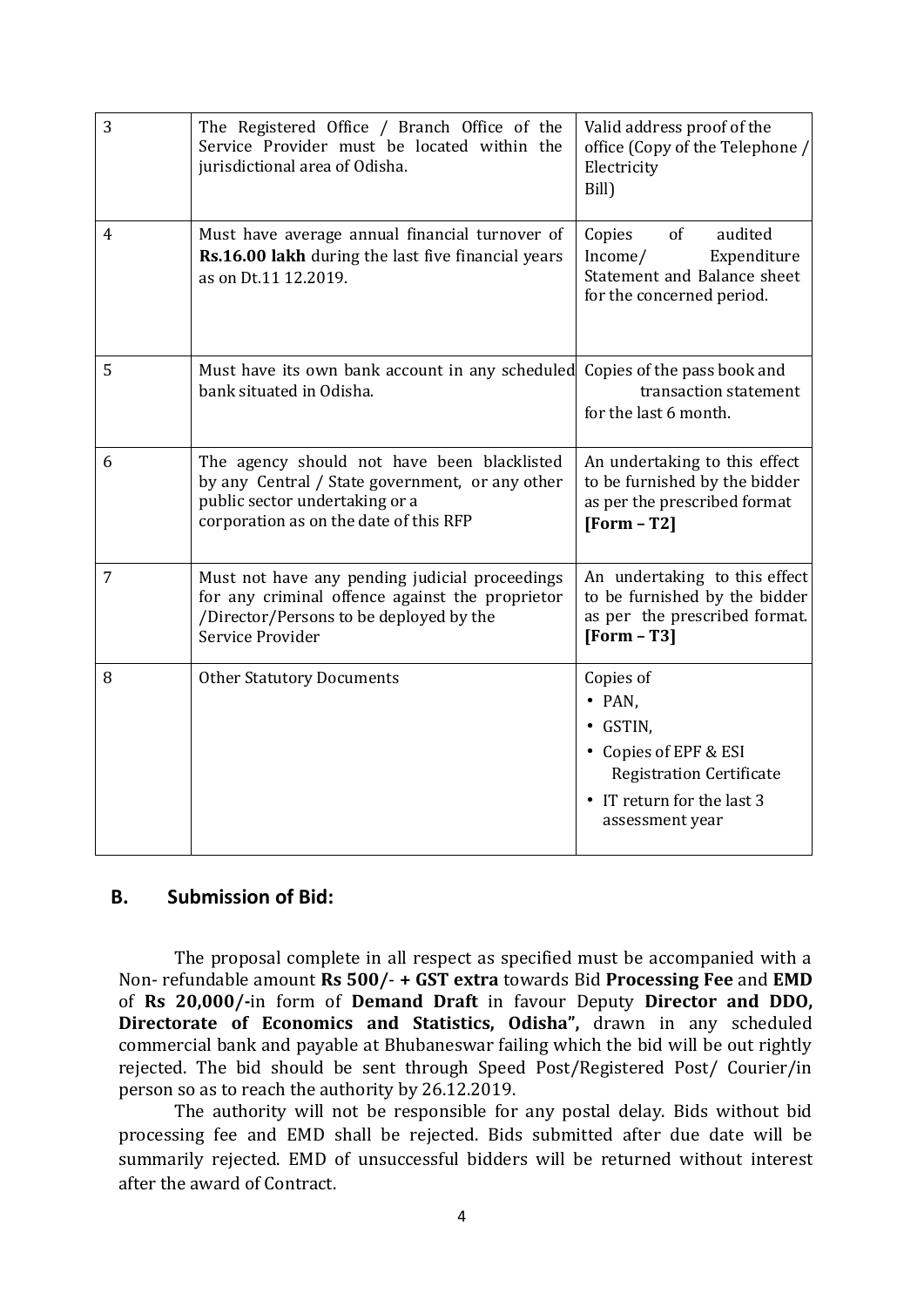The bid has been invited under two bid systems i.e. Technical Bid and Financial Bid. The bidders are advised to submit two separate envelopes super scribing

**"Technical Bid" (name of the service)** and **"Financial Bid" (name of the service)**. Both sealed envelopes must be kept in a third sealed envelope super-scribing **"Bid Document- Data Entry operator/Document expert/System Analyst".**

Selected bidder will have to deposit a Performance Security **10%annual contract value** in the form of Bank Guarantee from any scheduled Bank situated within Odisha in favour of **Deputy Director and DDO, Directorate of Economics and Statistics, Odisha",** as per the prescribed format provided in the tender document at **Section - IX** for a period of three months beyond the contract period. (i.e. Performance Bank Guarantee must be valid from the date of effectiveness of the contract to a period of three months beyond the contract period) as its commitment to perform services under the contract. Failure to comply with the requirements shall constitute sufficient grounds for forfeiture of the Performance Bank Guarantee. The Performance Bank Guarantee shall be released immediately after three months of expiry of the contract provided that there is no breach of contract on the part of the qualified bidder. No interest shall be paid on the Performance Bank Guarantee. In case, the contract is further extended beyond the initial contract period, the Bank Guarantee will have to be accordingly renewed by the deployed service provider as per the existing terms and conditions of the tender.

### **C. List of Documents for submission**

### **Bidders are required to furnish the following documents along with the Technical Bid:**

- **a)** Covering letter along with power of attorney on the bidder's letter head
- **b)** Demand Draft in support of Bid processing fee as applicable
- **c)** Demand Draft in support of EMD as applicable.
- **d)** Copy of Certificate of Incorporation of the firm / agency
- **e)** Copy of GSTIN
- **f)** Copy of PAN
- **g)** Copies of IT returns for the last three assessment years
- **h)** Copies of EPF&ESI Registration Number
- **i)** Copy of valid license under PSARA Act, 2005(in case of Security Service)
- **j)** Copy Bank Account details
- **k)** Copies of the Income/Expenditure statements along with Balance Sheet for the last 3 years.
- **l)** Copies of work orders from the previous organizations for providing services during last 3years.
- **m)** Undertaking regarding non-blacklisting (On stamp paper)
- **n)** Undertaking regarding non-pending of any judicial proceedings (On bidder's letter head)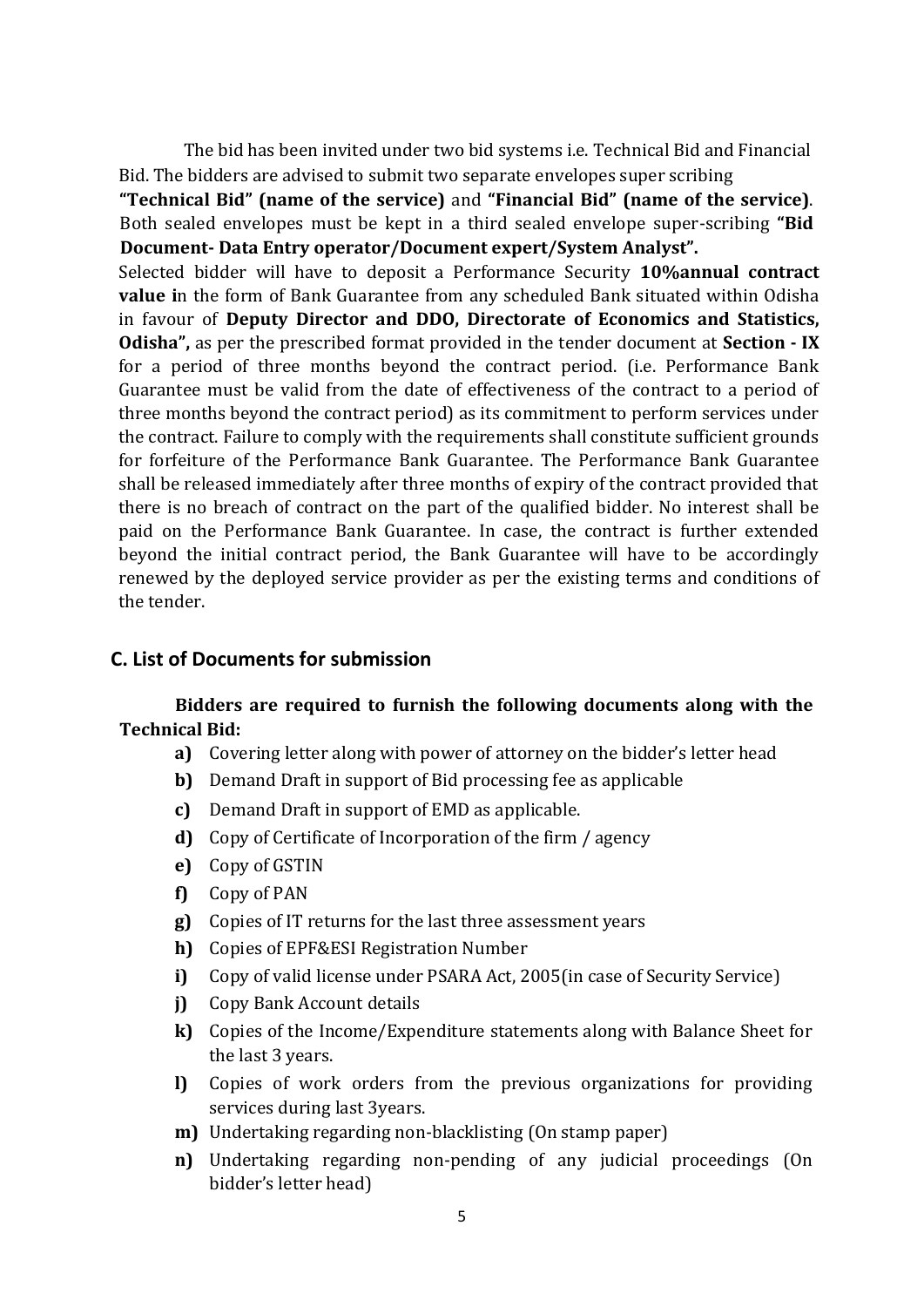Any deviation from the prescribed procedures / required information / formats/ conditions shall result in out-right rejection of the bid*.* Any conditional bid shall be out rightly rejected.

All entries along with the pages in the bid document should be legible, filled-in clearly and signed by the authorized representative. If the space for furnishing information is insufficient, a separate sheet duly signed by the authorized signatory should be attached.

The technical Bid will be opened on 27.12.2019 at 11.00 A.M in presence of the authorised representatives of the bidder who wish to be present on the spot at that time. Financial bid of the technically qualified bidders shall be opened on 30.12.2019 at 3.00 P.M in presence of the authorized representatives.

The EMD shall be forfeited if the successful bidder fails to undertake the work or fails to comply with any of the terms and conditions of the bid.

The bid shall be valid for a period of **90 days** from the date of opening of the bids and no request for any variation in quoted rates and/withdrawal of bids on any ground by the bidder shall be entertained. Validity of the bids can be extended on mutual consent.

To assist in the analysis, evaluation and computation of bids, the authority may ask the bidders individually for clarification of their bids. The request for clarification and the response shall be in writing but no change in the price or substance of the bid offered shall be permitted.

The bidder having the lowest evaluated financial bid (L-1) would be considered for award of the contract subject to fulfilment of the terms and conditions of the bid documents. In case, the lowest bidder (L-1) is disqualified after selection for any reason, then negotiations will be made with the second lowest (L-2) bidder for award of contract at L-1 price. *However, the decision of the authority shall be final during the overall selection process*.

The quoted rates shall not be less than the minimum wages fixed/notified by the Government of Odisha from time to time and shall include all statutory obligations.

The service provider shall be liable for all kinds of dues payable in respect of manpower deployed / provided under the contract and the authority shall not be liable for any dues for availing the services of the personnel.

*The authority reserves the right to reject any or all bids and terminate the tender process without assigning any reason thereof.*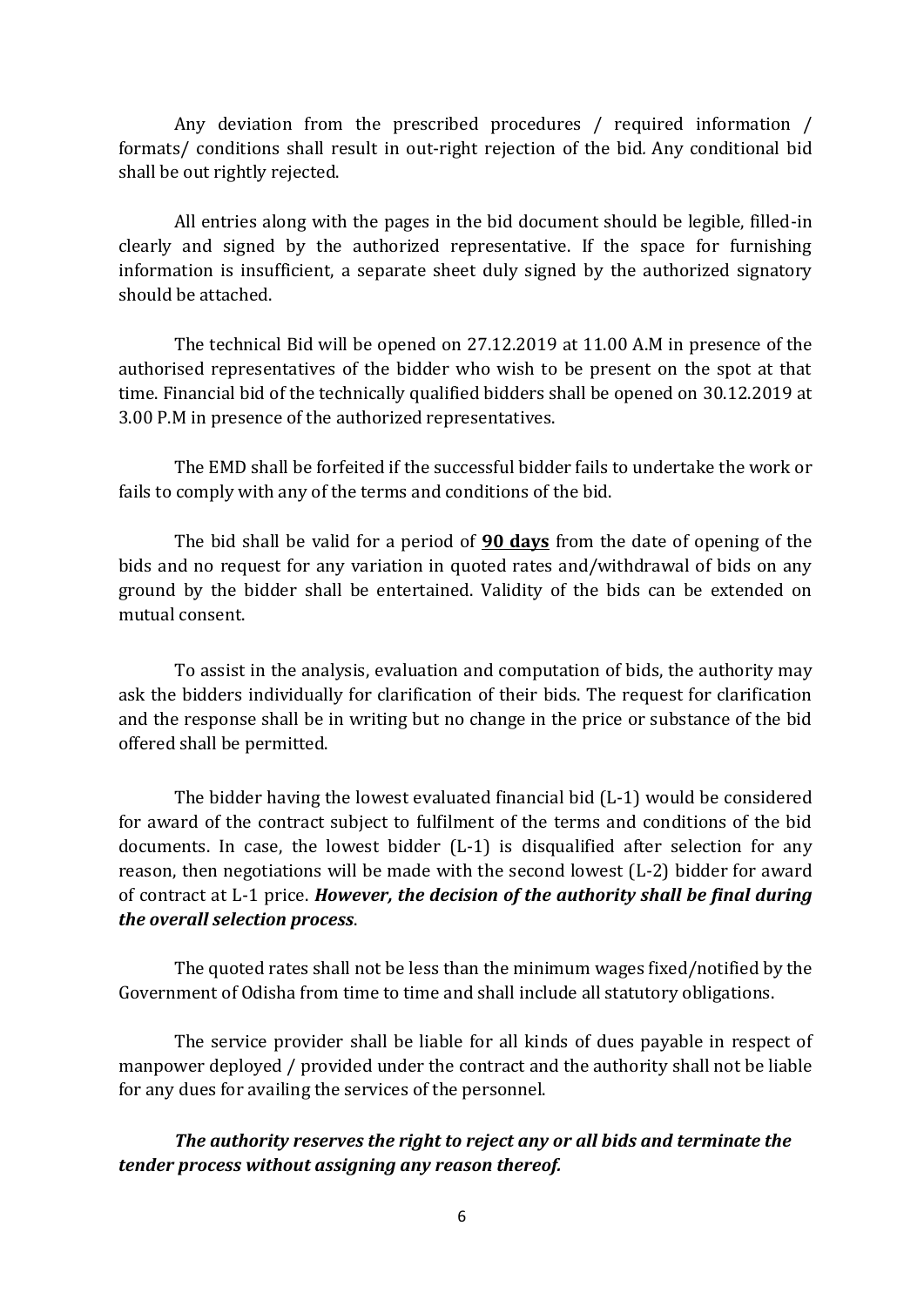## **SECTION-II**

### **SCOPE OF THE WORK**

#### **Data Entry Operators, Document Expert and System Analyst**

- **1.** Director, Economics and Statistics, Odisha, Bhubaneswar invites sealed bids from the eligible bidders to provide the **Data Entry Operators, Document Expert and System Analyst** at Directorate of Economics and Statistics, Odisha, Bhubaneswar.
- **2.** The manpower service provider should be managed by trained support staff to execute and perform the job and work assignment of such nature efficiently. The manpower to be deployed for this purpose should be registered under the service provider and must have the required qualifications, experience& relevant knowledge to perform data entry and office support services.
- **3.** It shall be the responsibility of the Service Provider to verify the qualification and experience of the outsourced manpower. Candidates will be liable for performing the defined responsibilities assigned by the authority from time to time. The authority reserves the rights to verify and check the credentials and qualification of the outsourced manpower. If during the course of engagement of any outsourced personnel, it comes to notice of authority that he/she has misrepresented the fact about his/her qualification/experience, the Service Provider will have to terminate the service of such staff immediately.
- **4.** The manpower service provider should have an empanelled list of trained/experienced Data Entry Operators (DEOs) / Document Expert and System Analyst that un-interrupted and continued services can be provided during the period of contract. The service provider should be able to provide additional man power support whenever required by the authority under the same terms and condition.
- **5.** The Agreement may be extended, on the same terms and conditions or with some additions / deletions / modifications, for a further specific period mutually agreed upon by the Manpower Service Provider and the Finance Department.
- **6.** The manpower deployed by the service provider shall be required to report for work at 10.00 AM and leave office at 5.30 P.M. and may also be required to work beyond 5.30 PM for which he would not be paid any extra remuneration. In case, the person deployed remains absent on a particular day or comes late / leaves early on three occasions, proportionate deduction from the remuneration for one day will be made.
- **7.** The manpower deployed for the purpose must have good moral character and cordial attitude and should not reveal the official information to outsiders and must maintain confidentiality.
- **8.** The service provider shall nominate a coordinator who shall be responsible for periodic interaction with the Authority so that optimal services of the persons deployed could be availed without any disruption.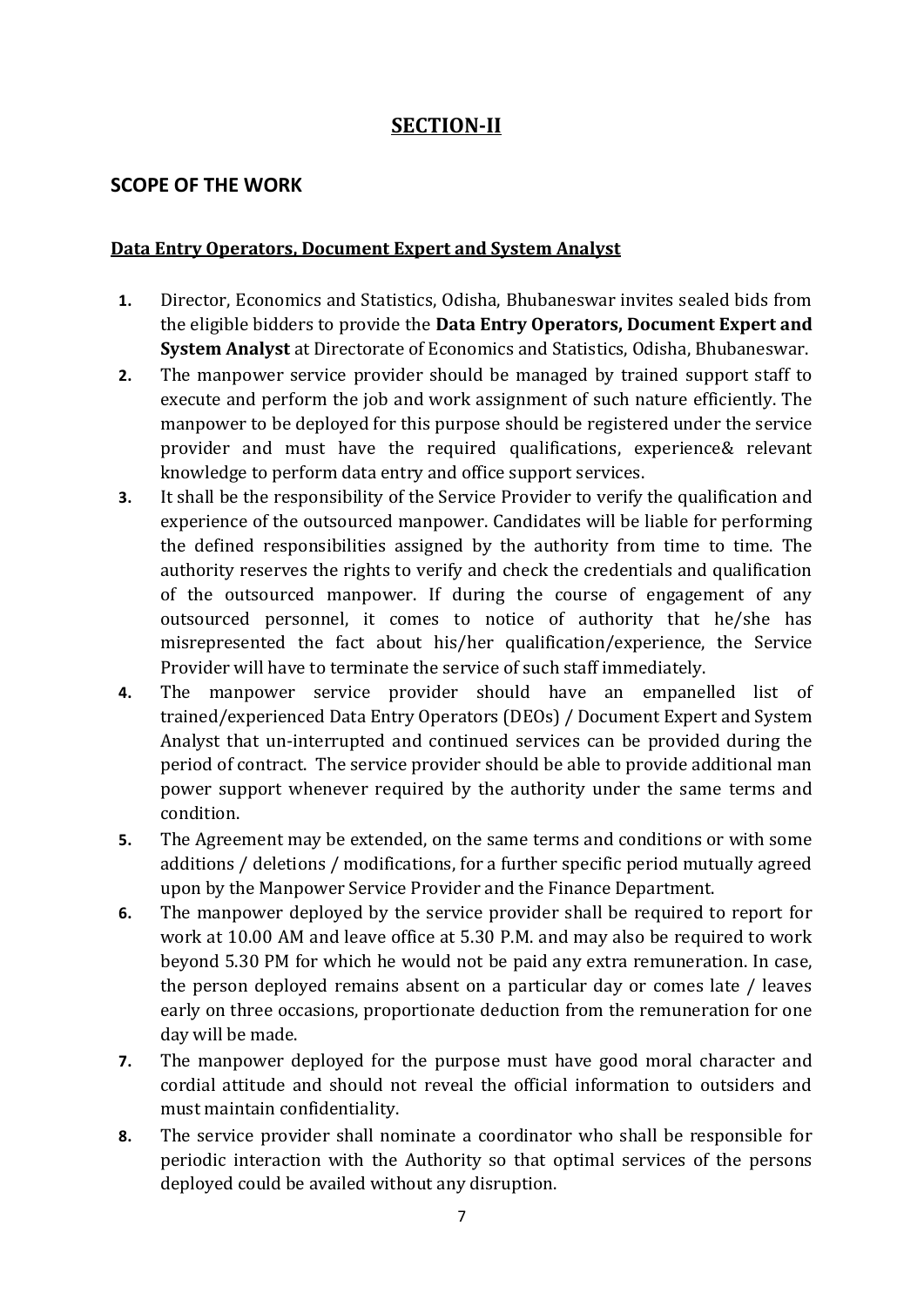- **9.** The attendance rolls for the personnel deployed by the Service Provider at the premises of Authority shall be provided by the Manpower Service Provider and it shall be monitored by the Service Provider on regular basis. These attendance rolls shall be signed by the authorized representative of Manpower Service Provider who shall get it verified from the designated officer.
- **10.** The entire financial liability in respect of manpower services deployed in the Authority's location shall be that of the Manpower Service Provider and the Authority will in no way be liable for the same. It will be the responsibility of the manpower Service Provider to pay to the person deployed a sum not less than the proposed monthly remuneration as mentioned in the financial bid.
- **11.** The Manpower Service Provider shall provide a substitute well in advance if there occurs any probability of the person leaving the job due to his/her own personal reasons. The payment in respect of the overlapping period of the substitute shall be the responsibility of the Manpower Service Provider.
- **12.** The persons deployed shall, during the course of their work be privy to certain qualified documents and information which they are not supposed to divulge to third parties. In view of this, they shall be required to take oath of confidentiality and breach of this condition shall make the Manpower Service Provider as well as the person deployed liable for penal action under the applicable laws besides, action for breach of contract.
- **13.** The Manpower Service Provider shall be responsible for compliance of all statutory provisions relating to minimum wages payable to the persons deployed at the Authority's location. The service provider should ensure regular payment of monthly salary to the personnel engaged by the service provider by 10th of the succeeding month after deduction of applicable statutory dues. The service provider should credit the monthly salary of its employees in their respective Bank Account.
- **14.** The engagement of outsourced person shall be purely on contract basis. The Service Provider shall at all times make it absolutely clear to the outsourced personnel hired through them. Any outsourced personnel deputed can be removed any time by giving notice to the Service Provider and the Service Provider will have to provide suitable replacement acceptable to Authority within 3 working days.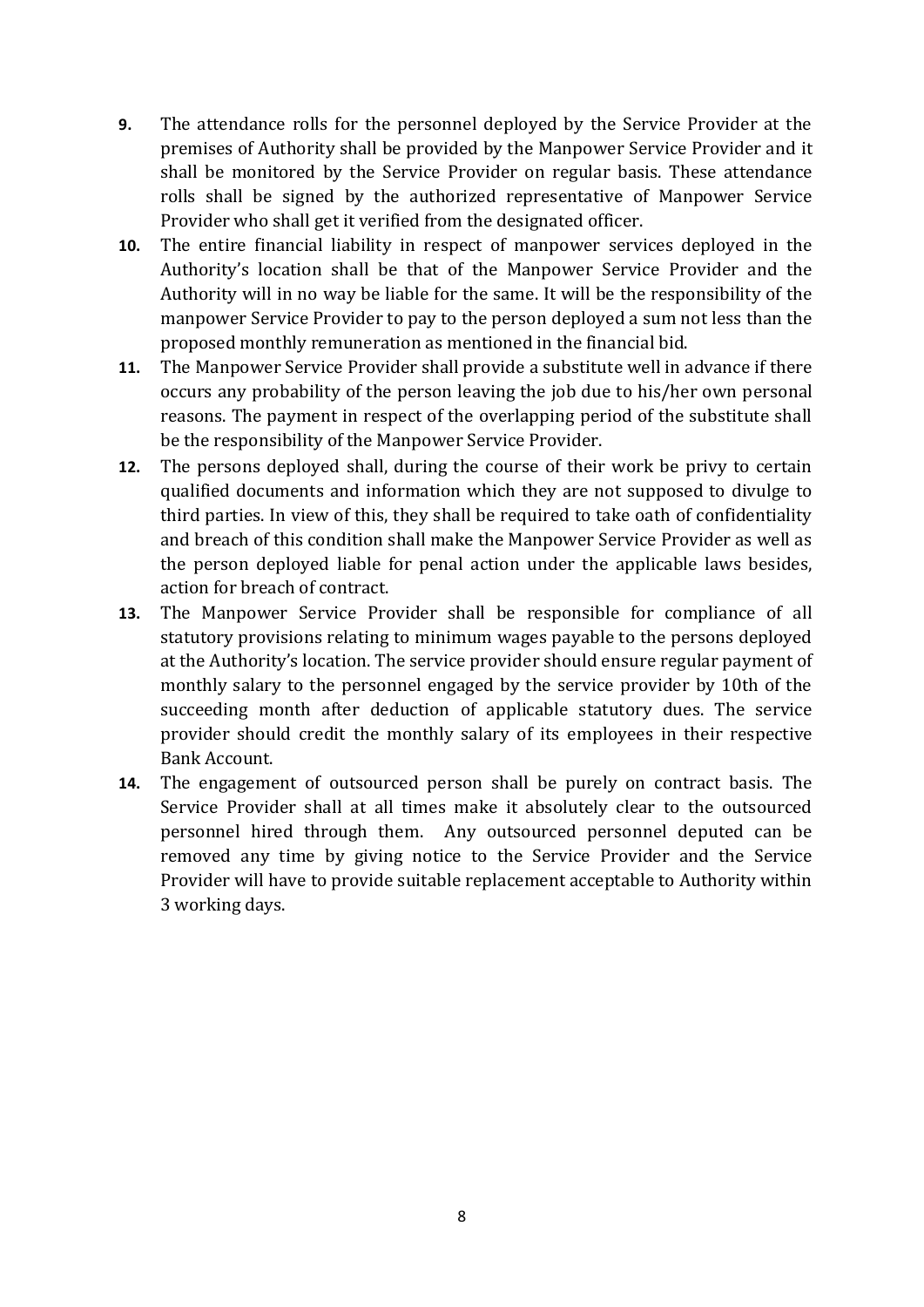## **(Prescribed Qualification & Experience of the Manpower)**

| SI.<br><b>No</b> | <b>Manpow</b> Age<br>er   | Lim<br>it.             | Qualification                                                                                                                                                                                                                                                                                                                                                                                                                                | <b>Work</b><br><b>Experience</b>                                                                                                                                                                                                                           | <b>Remunerati</b><br>on                               | <b>Job Description</b>                                                                                                                                                                                                                                                                                                                                                                                    |
|------------------|---------------------------|------------------------|----------------------------------------------------------------------------------------------------------------------------------------------------------------------------------------------------------------------------------------------------------------------------------------------------------------------------------------------------------------------------------------------------------------------------------------------|------------------------------------------------------------------------------------------------------------------------------------------------------------------------------------------------------------------------------------------------------------|-------------------------------------------------------|-----------------------------------------------------------------------------------------------------------------------------------------------------------------------------------------------------------------------------------------------------------------------------------------------------------------------------------------------------------------------------------------------------------|
| $\mathbf{1}$     | Data<br>Entry<br>Operator | 21<br>to<br>35<br>year | • Bachelor's<br>degree in<br>any<br>discipline<br>from<br>any<br>Govt.<br>recognised<br>University /<br>· nstitution.<br>Post<br>Graduate<br>Diploma in<br><b>Computer</b><br><b>Application</b><br>Good<br>Proficiency<br>in<br>Office<br><b>MS</b><br>Tools.<br>internet<br>applications<br>with efficient<br>• typing & data<br>entry skill.<br>Sound<br>knowledge to<br>handle<br>minimum<br>hardware<br>software<br>trouble<br>shooting | She/he should<br>have<br>1-3 years post<br>qualification<br>working<br>experience<br>in MIS<br>Administration<br>T<br>Management<br>under any<br>reputed<br>central / state<br><b>PSUs</b><br>$\prime$<br>$\prime$<br>reputed<br>corporate<br>organisation | Rs8,880/-<br>P.M<br>inclusive of<br>statutory<br>dues | Responsible for carry<br>out all data entry work<br>and<br>day<br>to<br>computerization<br>work<br>all<br>schemes<br>PMFBY/EARAS/<br>NSS/official Statistics<br>other<br>related work<br>the<br>DE&S<br>As<br>conducts various<br>censuses<br>and surveys Data Operator<br>will<br>responsible<br>computerization<br>οf<br>all<br>census/survey data.<br>Any other reasonable<br>work assigned authority. |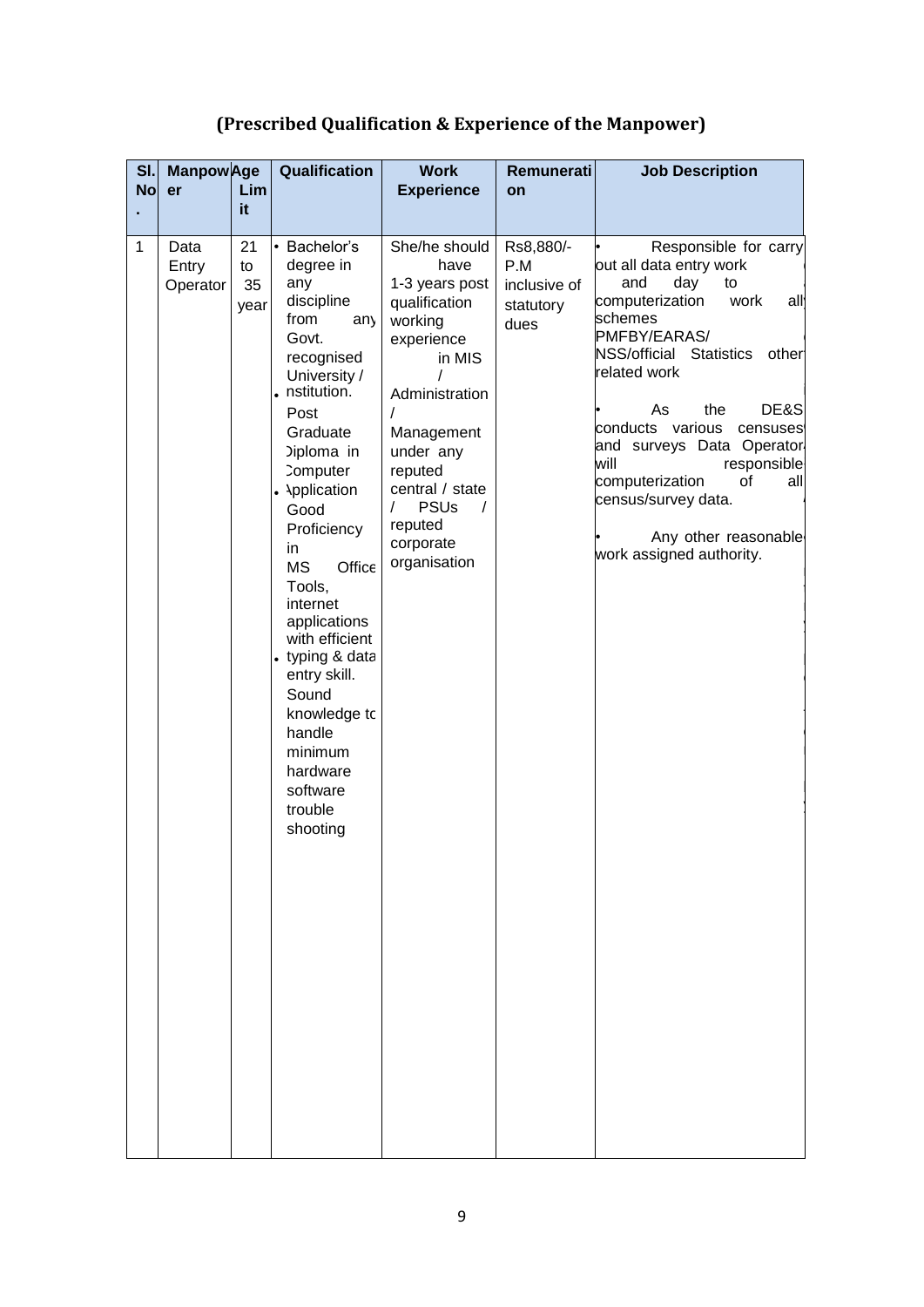| 2  | Document<br><b>Expert</b> | 35<br>vear            | Graduate<br>in<br>21 to Economics<br>as<br>subjects and<br>additional<br>qualification<br>on<br>Mass<br>Communicatio<br>n<br>from<br>recognized<br>institution<br>with<br>strong<br>knowledge of<br>computer | She/he<br>should have<br>$1-3$ years<br>post<br>qualification<br>working<br>experience in<br>preparation of<br>technical<br>reports. | Rs16,880/- P.M<br>inclusive of<br>statutory dues | She<br>0<br>He/<br>will<br>be<br>responsible for preparation<br>&designing of Technical<br>Reports & other reports to<br>make the<br>report<br>more<br>analytical<br>with<br>interpretation<br>and<br>attractive<br>for<br>in<br>use<br>planning purposes.<br>• Any other reasonable work<br>assigned by authority.                                                                     |
|----|---------------------------|-----------------------|--------------------------------------------------------------------------------------------------------------------------------------------------------------------------------------------------------------|--------------------------------------------------------------------------------------------------------------------------------------|--------------------------------------------------|-----------------------------------------------------------------------------------------------------------------------------------------------------------------------------------------------------------------------------------------------------------------------------------------------------------------------------------------------------------------------------------------|
| lЗ | System<br>Analyst         | $21$ to<br>35<br>vear | Graduate/<br><b>B.Techn in</b><br>Computer<br>Science /IT<br>/Electronics<br>with additional<br>qualification in<br>hardware &<br>networking<br>from any<br>recognized<br>institution.                       | She/he<br>should have<br>$1-3$ years<br>post<br>qualification<br>working<br>experience in<br>software &<br>hardware<br>issues.       | Rs16,880/- P.M<br>inclusive of<br>statutory dues | $\Box$ He will be responsible for<br>hardware /software related<br>problems, programming &<br>networking problems. He<br>will<br>be responsible<br>for<br>generation<br>of<br>various<br>tables/results<br>οf<br>surveys/censuses<br>after<br>processing<br>οf<br>data<br>received from<br>field<br>the<br>using applications.<br>• Any other reasonable work<br>assigned by authority. |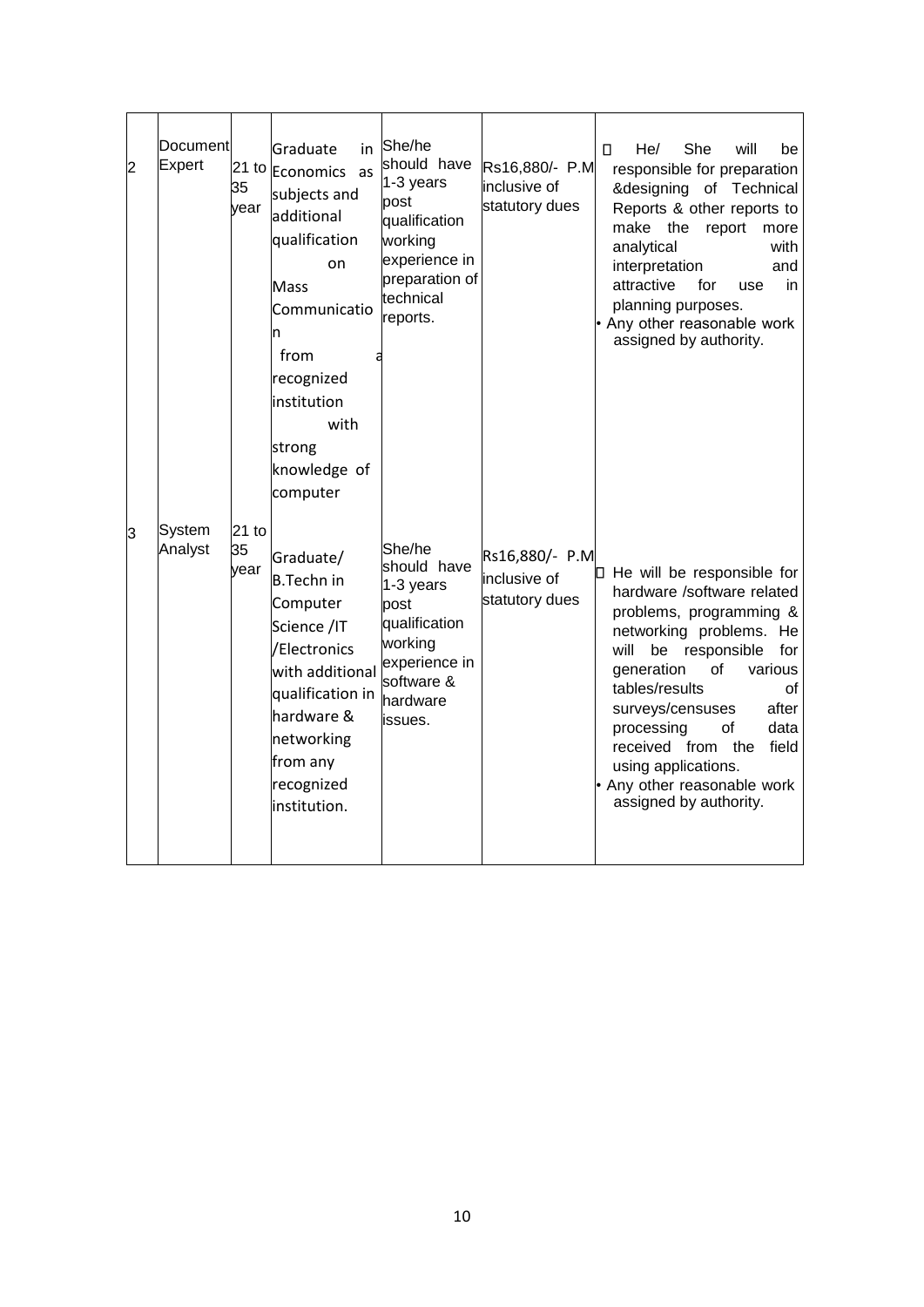## **SECTION -III**

## **Schedule of Requirement:**

Tentative requirement of Manpower / Machinery to be deployed for the proposed services given here as under:-

| SI.<br>No.      | <b>Description</b>    | <b>Requirement</b> |
|-----------------|-----------------------|--------------------|
| <b>Manpower</b> |                       |                    |
| 1               | Data Entry Operators  | 4(four)            |
| 2               | Document Expert       | $1$ (one)          |
| 3               | <b>System Analyst</b> | $1$ (one)          |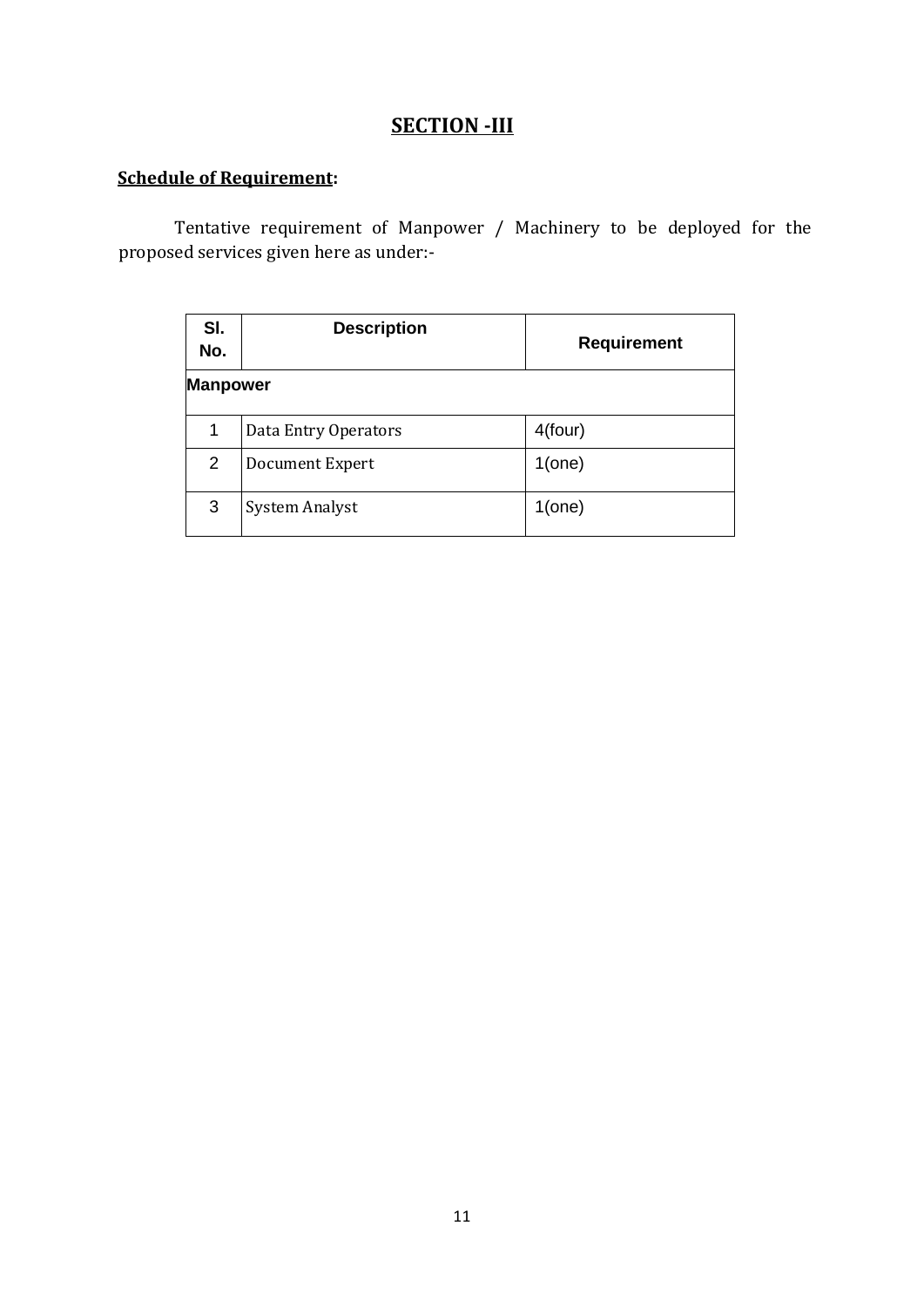## **SECTION – IV**

### GENERAL TERMS AND CONDITIONS

- **1.** For all intents and purposes, the Service Provider shall be the "Employer" within the meaning of different Rules & Acts in respect of persons deployed. The persons deployed by the service provider shall not have any claim whatsoever like employer and employee relationship against the Authority under this agreement. The Service Provider shall make them known about their position in writing before deployment under the required service.
- **2.** The Service Provider must employ adult labour only. Employment of child labour will lead to the termination of the contract. Persons to be deployed by the Service Provider should be above 21 years of age and not exceeding 35 years and physically sound to perform the duties.
- **3.** The Service Provider will be overall responsible for the manpower deployed for performing the service. The Authority shall not be responsible for any financial loss or any injury to any person deployed by the Service Provider in the course of their performing the functions/ duties, or for payment towards any compensation.
- **4.** The Service Provider shall exercise adequate supervision to ensure performance of manpower deployed to provide the services in accordance with the requirements. The Service Provider shall depute one full time supervisor in concerned office of the authority, for overall management of the services to be rendered at the site.
- **5.** The Service provider shall be solely responsible for compliance to the provisions of various Labour and industrial laws, such as, wages, allowances, compensation, EPF & ESI, Bonus and Gratuity etc. relating to manpower to be deployed by it at the Authority's location.
- **6.** Service Provider shall maintain complete official records of disbursement of wage s/ salary showing details of all supporting documents such as ESI, EPF etc. in respect of manpower deployed for the purpose.
- **7.** The Service Provider shall maintain personal file in respect of all the staff who are deployed in office of the authority. The personal file shall invariably consist of personal details such as name, address, date of birth, sex, residential address (temporary/permanent), Bank Account, EPF/ESIC Details etc.
- **8.** The manpower to be deployed by the Service Provider should not have any adverse Police records/criminal cases against them. The agency should make adequate enquiries about the character and antecedents of the persons whom they are recommending. An undertaking to this respect must be provided by the manpower service provider prior to signing of the agreement.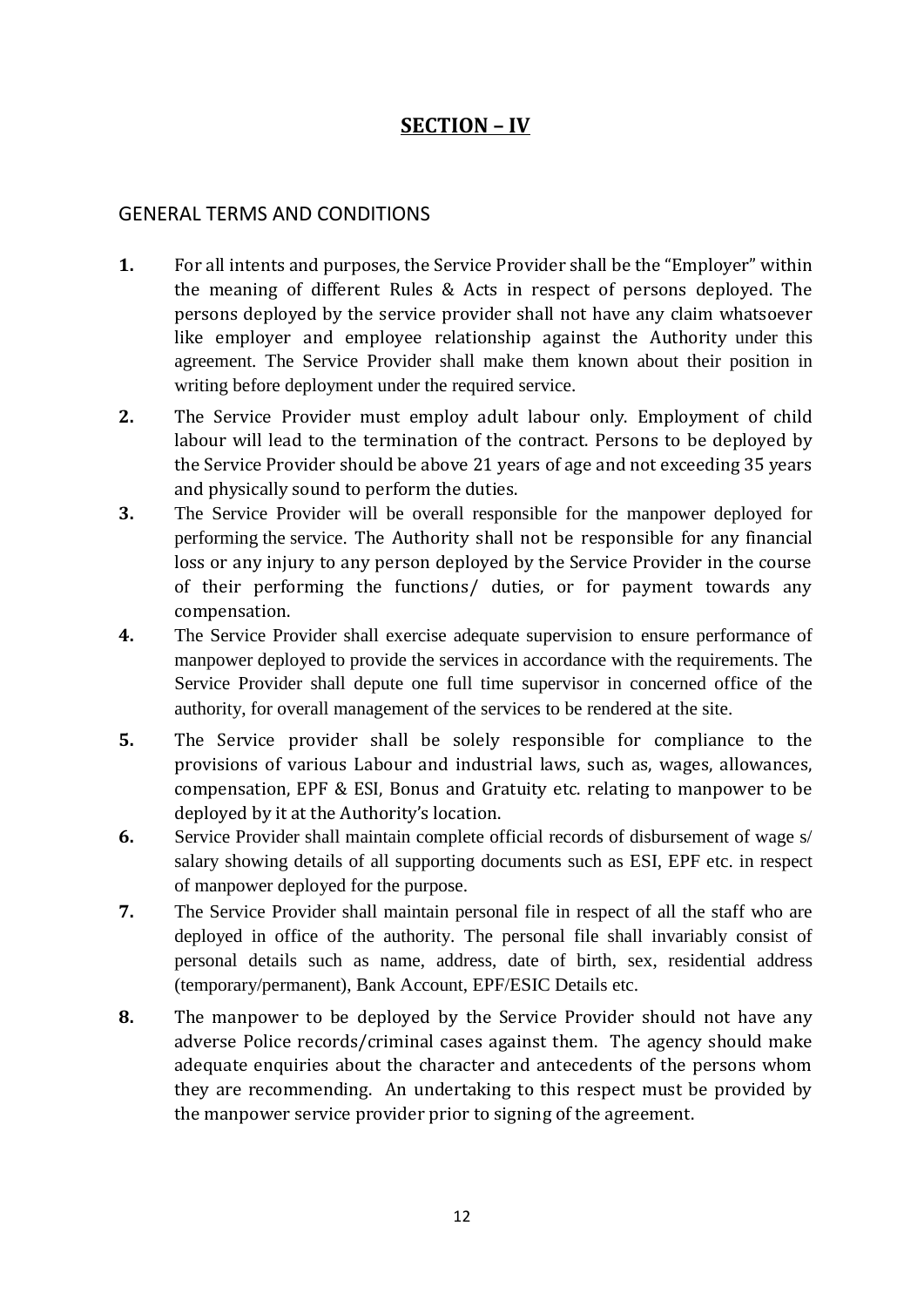- **9.** The Service Provider will also ensure that the manpower deployed are medically fit and will keep in record a certificate of their medical fitness. The Service Provider shall withdraw such manpower who are not found suitable by this office for any reasons immediately on receipt of such a request.
- **10.** The Service provider shall ensure that the manpower deployed by it are disciplined and do not participate in any activity detrimental to the interest of the Authority.
- **11.** The Service Provider shall provide uniform along with Photo ID Card to its personnel deployed at site at its own cost.
- **12.** The Authority shall not be liable for any compensation in case of any fatal injury/death caused to any man power while performing/discharging their duties/ for inspection or otherwise.
- **13.** In case of any theft or pilferages, loss or other offences, the service provider will investigate and submit the report to the Authority and maintain liaison with the police. FIR will be lodged by the Authority, wherever necessary. If need be, joint enquiry comprising of both the parties shall be conducted and responsibility will be fixed.
- **14.** In case of any loss caused to the Authority due to lapse on the part of the personnel discharging duties, the same shall be borne by the Service Provider. Authority shall have the right to deduct appropriate amount from the bill of service provider. In case of frequent lapses on the part of the personnel deployed by the service provider, Authority shall be within its right to terminate the contract or take any other action without assigning any reason whatsoever.
- **15.** In the event of any personnel being on leave/absent, the service provider shall ensure suitable alternative arrangements to make up for such absence. If a person leaves the job for any reason, the Service provider is liable to provide the suitable replacement within 3 working days.
- **16.** In case of delay in providing required replacement, the amount of penalty calculated **at the rate of 1%** of the annual contract value per week on account of delay, shall be deducted from the monthly bills in the succeeding month.
- **17.** There would be no increase in rates payable to the Service Provider during the Contract period. The service provider will be responsible for deposit of EPF, ESI, GST and other statutory dues as applicable from time to time and submit the proof of deposit to authority for records.
- **18.** The Service Provider shall not be allowed to transfer, assign, pledge or subcontract its rights and liabilities under this Agreement to any other agency or organisation. Sub-contracting is not allowed under this agreement.
- **19.** The Services Provider shall raise the bill, in triplicate, along with attendance sheet duly verified by the officer concerned in respect of the persons deployed and submit the same to the prescribed authority in the first week of the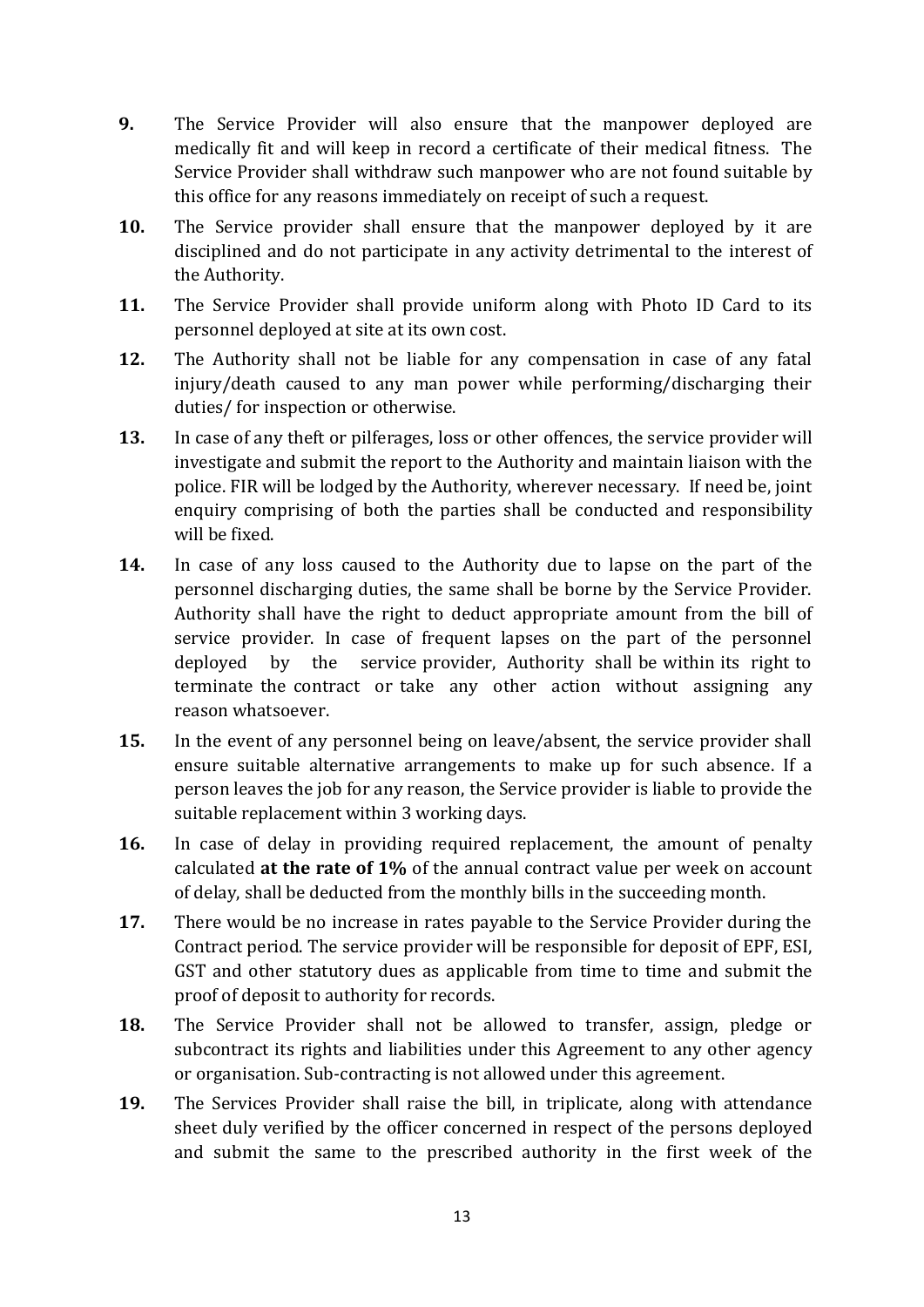succeeding month. The payment will be released by the second week of the succeeding month.

- **20.** The Service Provider will have to deposit the remuneration of the deployed manpower for the concerned billing period in their respective bank account through online transfer and submit the details to the authority for necessary records.
- **21.** In case of dispute resolution relating to rights/liabilities arising out of the agreement, the same shall be disposed off at the level of Administrative Departments.
- **22.** In the event of failure of Service Provider to provide Services as per the terms and conditions of the agreement, the Performance Security shall be forfeited. Any violation of instructions/agreement or suppression of facts will attract termination of contract with 1 month prior notice to the Service Provider.
- **23.** The Service provider should ensure that persons to be deployed are not alcoholic, drug addict and not indulge in any activity prejudicial to the interest of the Authority.
- **24.** The Authority reserves the right to withdraw or relax any of the terms and condition mentioned above so as to overcome the problem encountered at a later stage.
- **25.** In the event of any dispute arising in respect of the clauses of the agreement, the same shall be resolved through negotiation. Alternatively the dispute shall be referred to the next higher authority or controlling officer for his decision and the same shall be binding on all parties.
- **26.** All disputes shall be under the jurisdiction of the court at *Bhubaneswar.*
- **27.** The agreement can be terminated by either party by giving one month's notice in advance. If the agency fails to give one month's notice in writing for termination of the agreement then one month's wages, etc. and any amount due to the service provider will be recovered by forfeiture of performance security.
- **28.** The contract is liable to be terminated because of non-performance, deviation of any terms and conditions of agreement, non-payment of remuneration of manpower deployed and non-payment of statutory dues. The Authority will have no liability towards non-payment of remuneration to the persons deployed by the Service Provider and the outstanding statutory dues of the service provider to concerned authorities.
- **29.** The Manpower Service Provider will be bound by the details furnished to the authority while submitting the tender or at any subsequent stage. Misrepresentation of documents/ information, leads to termination of agreement.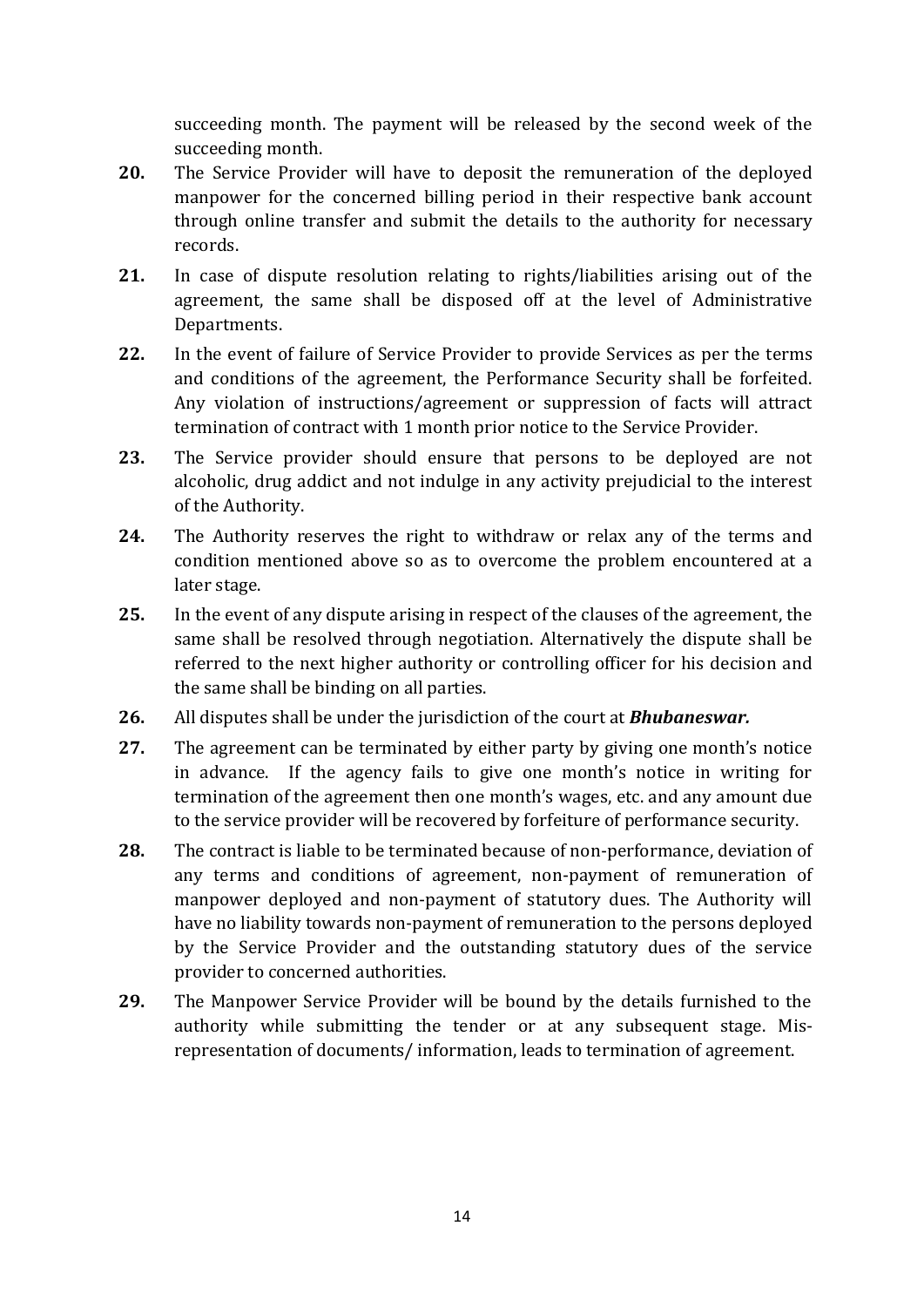## **SECTION – V**

## TECHNICAL BID **COVERING LETTER** *(BIDDER LETTER HEAD)*

*[Location, Date]* **To** 

**The Director, Economics & Statistics, Odisha Arthaniti 'O' Parisankhyan Bhawan Heads of Department Building Campus Unit-V, Bhubaneswar-751001 Sub: Tender for Outsourcing of Data Entry operator/Document expert/System Analyst at Directorate of Economics and Statistics, Odisha, HOD Building Campus, Unit-V,** 

**Bhubaneswar** [Technical Proposal]

Dear Sir,

I, the undersigned, offer to participate in the tender process to provide services for **Data Entry operator/Document expert/System Analyst** in accordance with your Tender Notice No.: \_\_\_\_\_\_\_\_\_\_\_\_\_\_\_, Dated\_\_\_\_\_\_\_\_\_\_\_\_\_\_\_\_. We are hereby submitting our proposal, which includes Technical Proposal and Financial Proposal sealed in separate envelopes.

I hereby declare that all the information and statements provided in the technical proposal are true and correct and I accept that any misinterpretation contained in it may lead to disqualification of our proposal. Our proposal will be valid for acceptance up to **90 Days** and I confirm that this proposal will remain binding upon us and may be accepted by you at any time before the validity of the bid.

I, hereby unconditionally undertake to accept all the terms and conditions as stipulated in the RFP document. In case any provision of this tender are found violated, then your office shall have the rights to reject our proposal including forfeiture of the earnest money deposit absolutely. I remain,

Yours faithfully,

**Authorized** *Signatory with Date and Seal*

Name and Designation: <u>\_\_\_</u>

**Address of the Bidder:** \_\_\_\_\_\_\_\_\_\_\_\_\_\_\_\_\_\_\_\_\_\_\_\_\_\_\_\_\_\_\_\_\_\_\_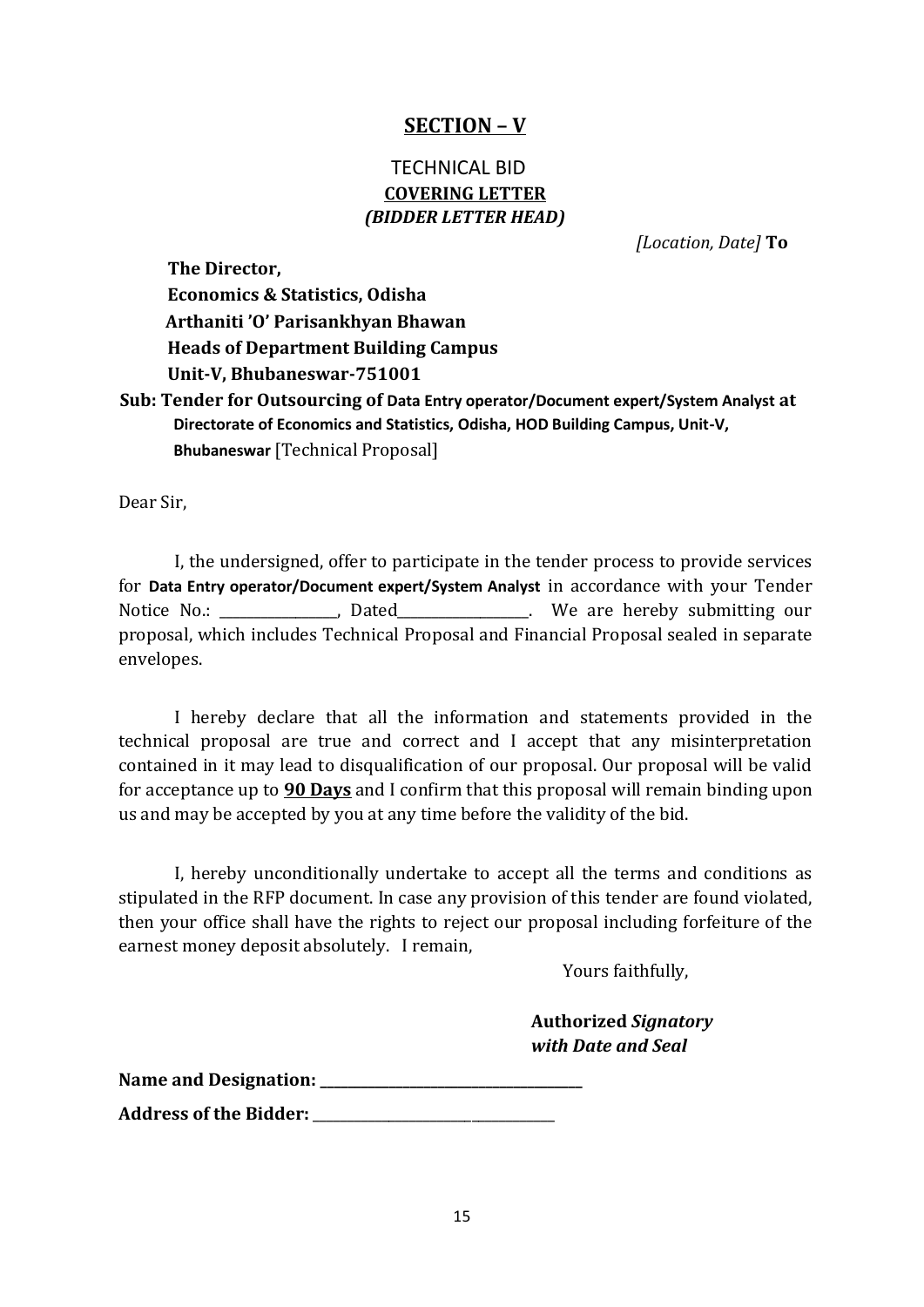**(FORM – T1)** 

| 1. | Name of the Bidder                                                                   |                        |
|----|--------------------------------------------------------------------------------------|------------------------|
|    | 2. Details of Bid Processing Fee<br>and Earnest Money Deposit:                       | DD No.:                |
|    | (Demand Draft Details)                                                               | Date:                  |
|    |                                                                                      | Amount (Rs.)           |
|    |                                                                                      | Drawn on Bank:         |
|    | 3. Name of the Director /                                                            |                        |
|    | 4. Full Address of Registered<br>Office                                              | Postal Address:        |
|    |                                                                                      | Telephone No.:         |
|    |                                                                                      | <b>FAX No.:</b>        |
|    |                                                                                      | E-Mail Address:        |
|    | 5. Name & telephone number of<br>the authorized person signing                       | Name and Designation:  |
|    | the bid                                                                              | Mobile Number:         |
|    | 6. Bank Name                                                                         | <b>Account Number:</b> |
|    |                                                                                      | Bank and Branch Name:  |
|    |                                                                                      | <b>IFSC Code</b>       |
|    | 8. PAN No.<br>(Attach self attested copy)                                            |                        |
|    | 9. GSTIN                                                                             |                        |
|    | Attach self attested copy.)                                                          |                        |
|    | 10. E.P.F. Registration No.<br>(Attach self attested copy.)                          |                        |
|    | 11. E.S.I. Registration No.<br>(Attach self attested copy.)<br>Attach attested copy) |                        |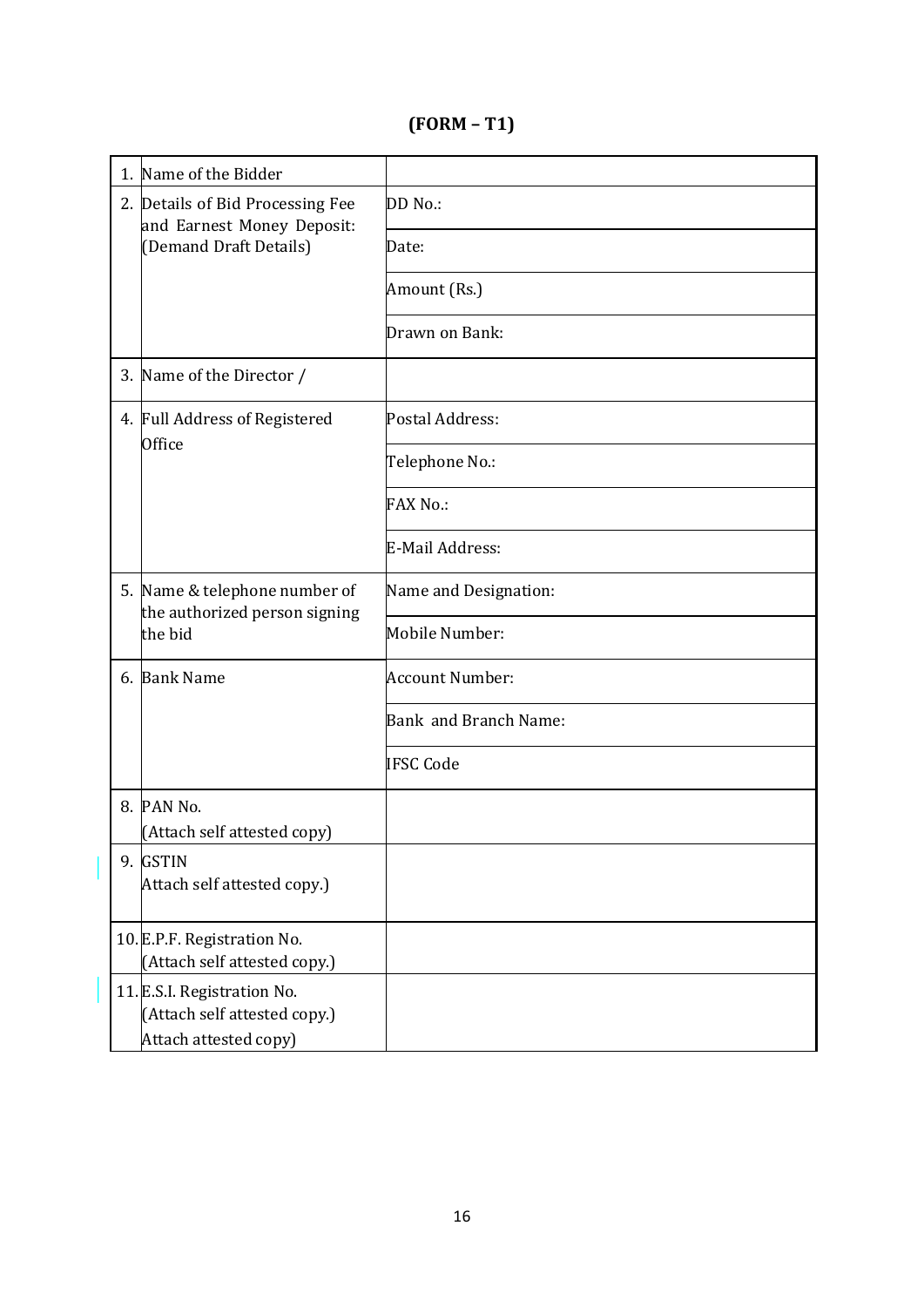| 12 | Acceptance to all the terms &<br>conditions of the tender<br>$(Yes/No)$ .                                                   |  |
|----|-----------------------------------------------------------------------------------------------------------------------------|--|
| 13 | Power of Attorney /<br>authorization letter for<br>signing the of the bid documents                                         |  |
|    | 14 Please submit an undertaking<br>that no criminal case is pending<br>with the police at the time of<br>submission of bid. |  |
| 15 | Kindly mention the total number<br>of pages in the tender document.                                                         |  |

## **16. Financial Turnover of the bidder for the last 5 financial years.(\*)**

| <b>Financial Year*</b> | <b>Turn Over Amount (In INR)</b> | <b>Average Turnover</b><br>(in INR] |
|------------------------|----------------------------------|-------------------------------------|
| FY1                    |                                  |                                     |
| FY <sub>2</sub>        |                                  |                                     |
| FY3                    |                                  |                                     |
| FY4                    |                                  |                                     |
| FY <sub>5</sub>        |                                  |                                     |

*\*from the date of issue of tender*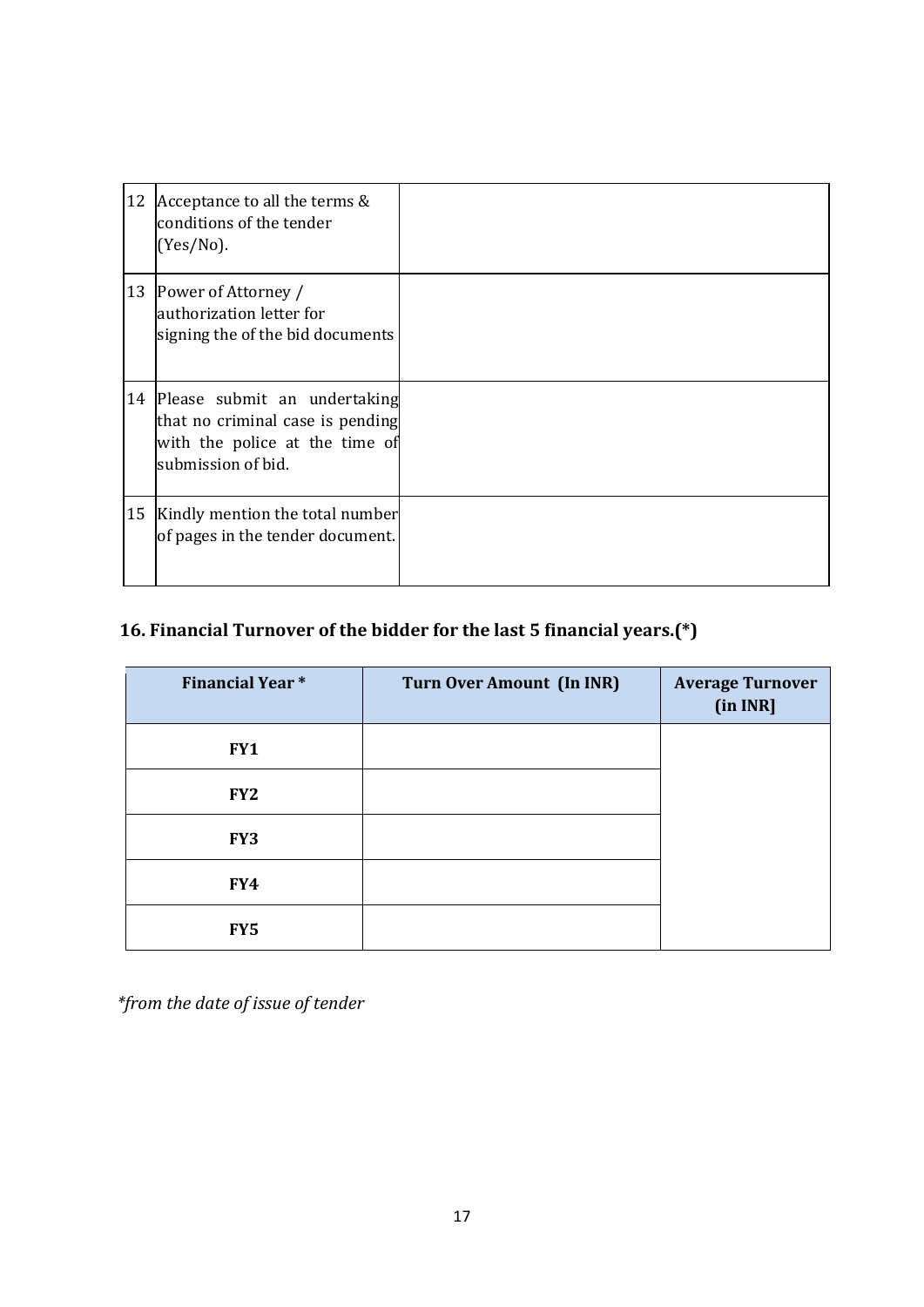|            |        | Name of Authority Type of                   | services                                                       | <b>Contract</b><br>Amount<br>(in INR) | <b>Duration</b> |    |
|------------|--------|---------------------------------------------|----------------------------------------------------------------|---------------------------------------|-----------------|----|
| SI.<br>No. | Period | with Complete<br><b>Address</b><br>& Fax no | provided<br>with<br>details of manpower<br>/machinery deployed |                                       | <b>From</b>     | To |
|            |        |                                             |                                                                |                                       |                 |    |
| 2          |        |                                             |                                                                |                                       |                 |    |
| 3          |        |                                             |                                                                |                                       |                 |    |
| 4          |        |                                             |                                                                |                                       |                 |    |

### **17. Details of the similar type service provided by the bidder in last 5 years:**

#### **18. Declaration**

I, Shri Son/Daughter/Wife of Shri \_\_\_\_\_\_\_\_\_\_\_\_\_\_\_\_\_\_\_\_\_\_\_\_\_\_\_\_\_\_\_\_\_\_\_\_\_\_\_\_\_\_\_\_\_\_\_\_\_\_\_

, Proprietor/ Director/ Authorized signatory of \_\_\_\_\_\_\_\_\_\_\_\_\_\_\_\_\_\_\_\_\_\_\_\_\_\_\_\_\_\_\_\_

(Name of the Service Provider), competent to sign this declaration and execute this tender;

I have carefully read and understood all the terms and conditions of the tender and undertake to abide by them;

The information and documents furnished along with the tender are true and authentic to the best of my knowledge and belief. I am well aware of the fact that, furnishing of any false information / fabricated document would lead to rejection of our tender at any stage besides liabilities towards prosecution under appropriate law.

### (**Signature of Authorised Representative with seal)**

Place: ……………………………… Date:

### **Enclosures:**

- 1. Bid Processing Fee in the form of Demand Draft in original
- 2. EMD in the form of Demand Draft in original
- 3. Copy of tender document (each page must be signed and sealed)
- 4. Duly filled Technical Bid and Financial Bid
- 5. List of Documents as applicable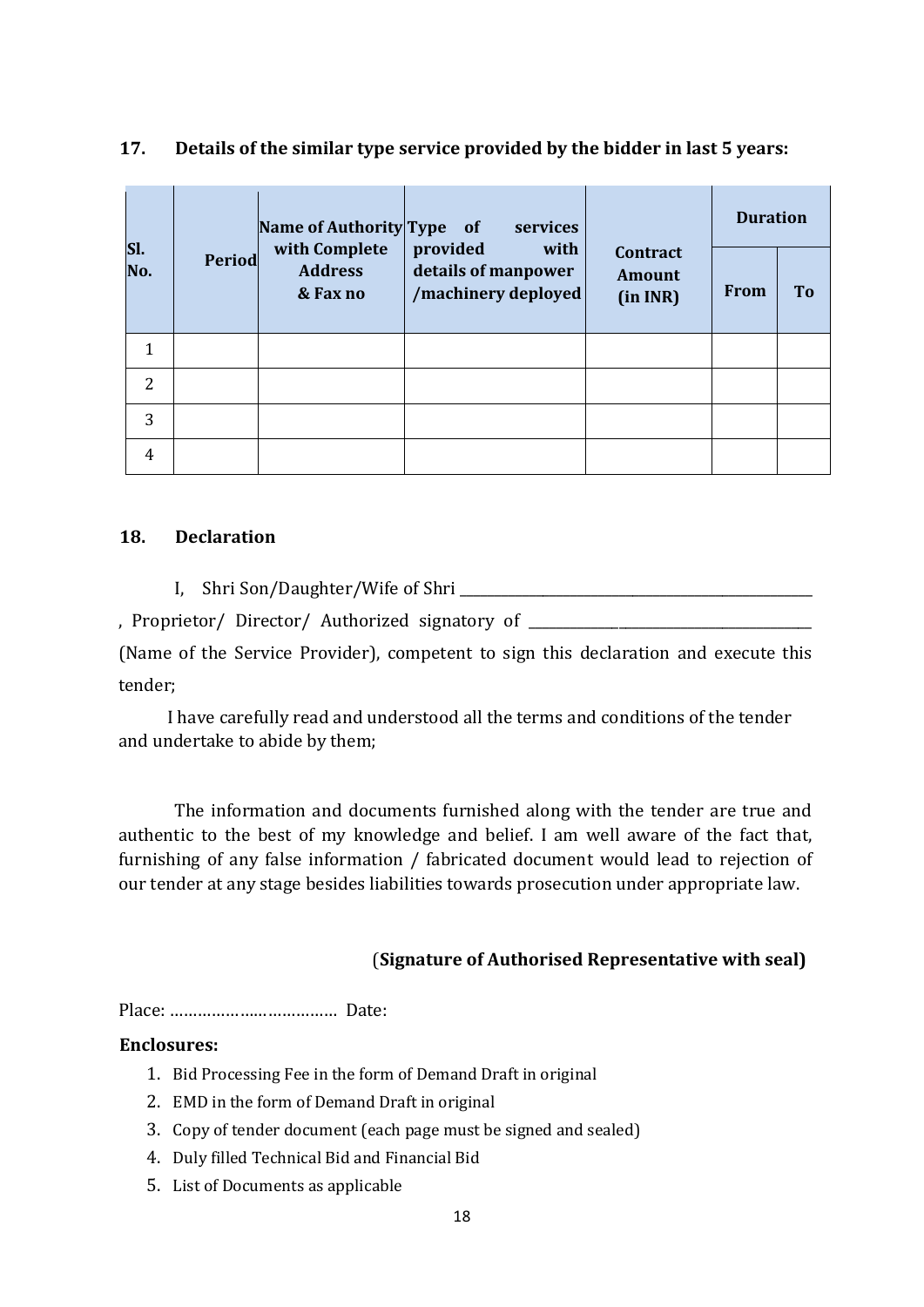## **FORM-T2**

#### UNDERTAKING

#### *[On the Stamp Paper of appropriate value in shape of affidavit from the Notary regarding non-blacklisting]*

I, hereby undertake that, our organisation has not been blacklisted / debarred by any of the Central / State Government Department/ Office or by any Public Sector Undertaking (PSUs) and not blacklisted by any authority during the recent past.

Yours sincerely,

*Authorized Signature [In full and initials]* 

**Name and Designation of the Signatory: Name of the Bidder and Address:**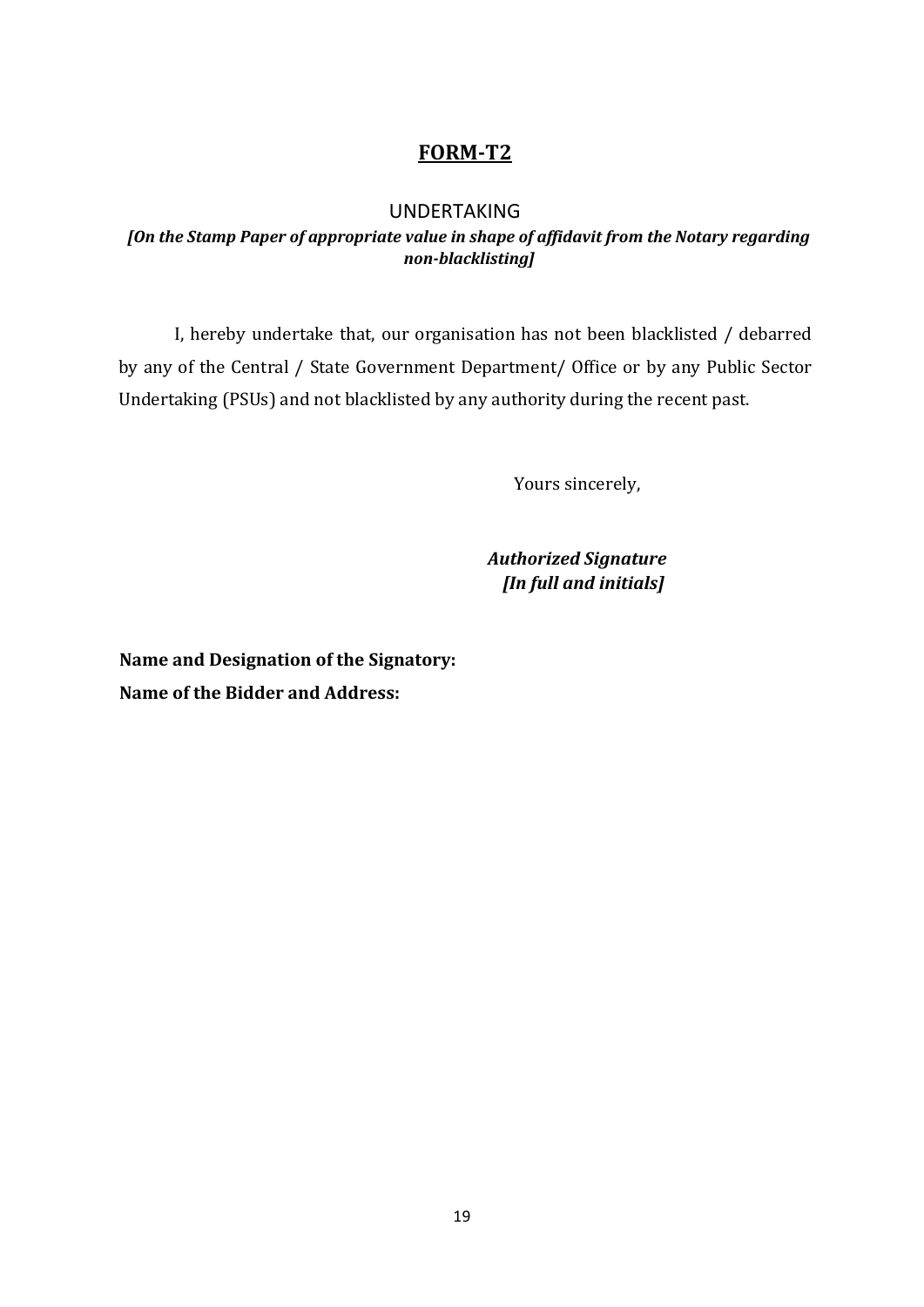## **FORM-T3**

#### UNDERTAKING

### *[On the Bidder's Letter Head regarding not have any pending judicial proceedings for any criminal offences]*

I, hereby undertake that there is no criminal case pending in any Court of Law against our company or against the Proprietor/Director/Persons to be deployed by our company.

I/we further certify that Proprietor/Director/Persons to be deployed by our company of my company have not been convicted of any offence in any Court in India during the recent past. I understand that I am fully responsible for the contents of this undertaking and its truthfulness.

Yours sincerely,

*Authorized Signature [In full and initials]*

**Name and Designation of the Signatory: Name of the Bidder and Address:**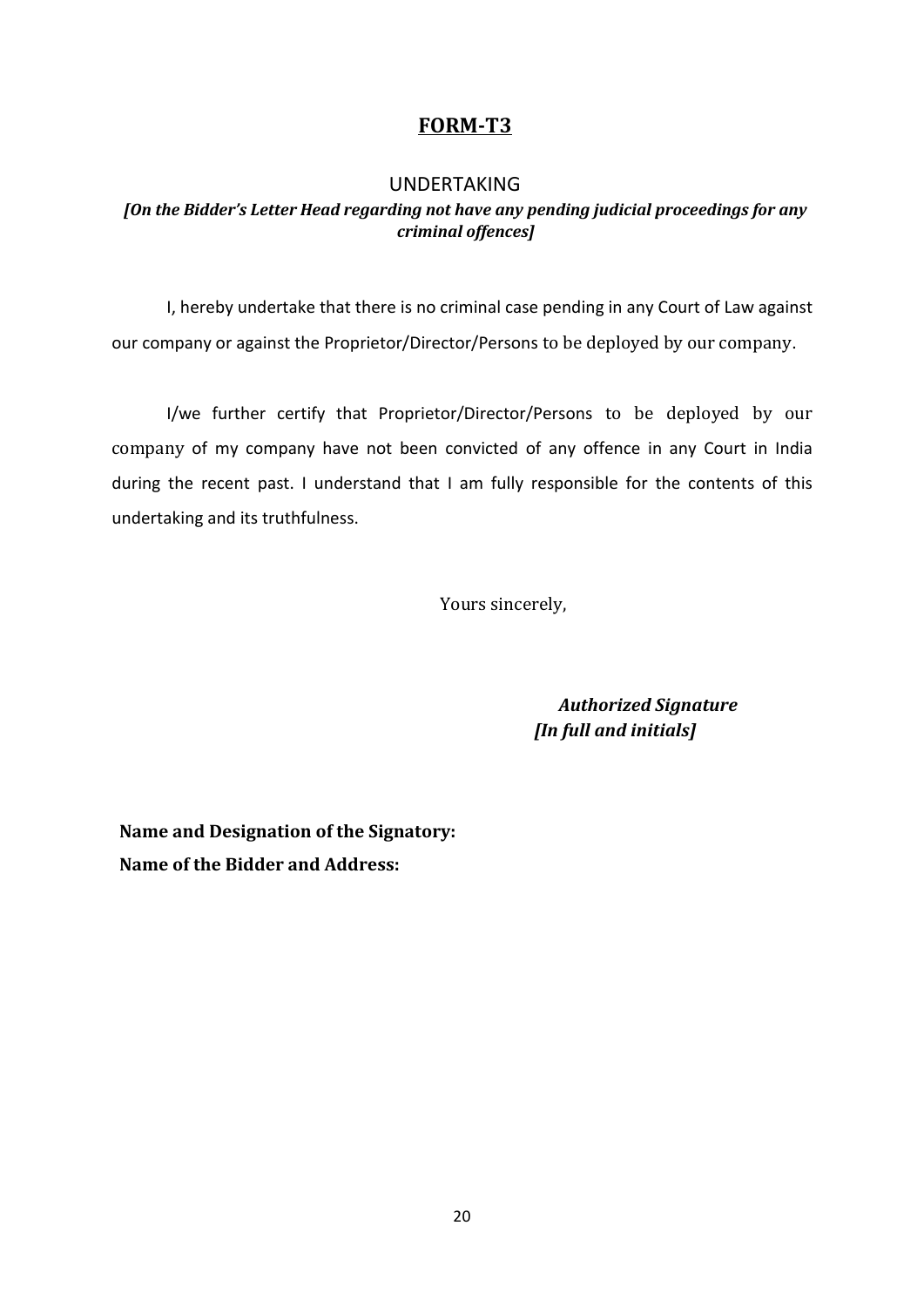#### **TECHNICAL BID EVALUATION**

Technical evaluation of the bids will be done to determine whether the bids complied to the prescribed eligibility condition and the requisite documents / information have been properly furnished by the bidder or not. Bids qualified the technical evaluation stage, will be considered for opening of the financial bids. The financial bids shall be opened in the presence of the tender committee and bidders' representatives who choose to attend. **Least Cost Selection Method** will be followed during the tender process to determine the selected bidder. The tender inviting authority will award the contract to the bidder whose bid has been determined as the *lowest and competitive evaluated bid price.*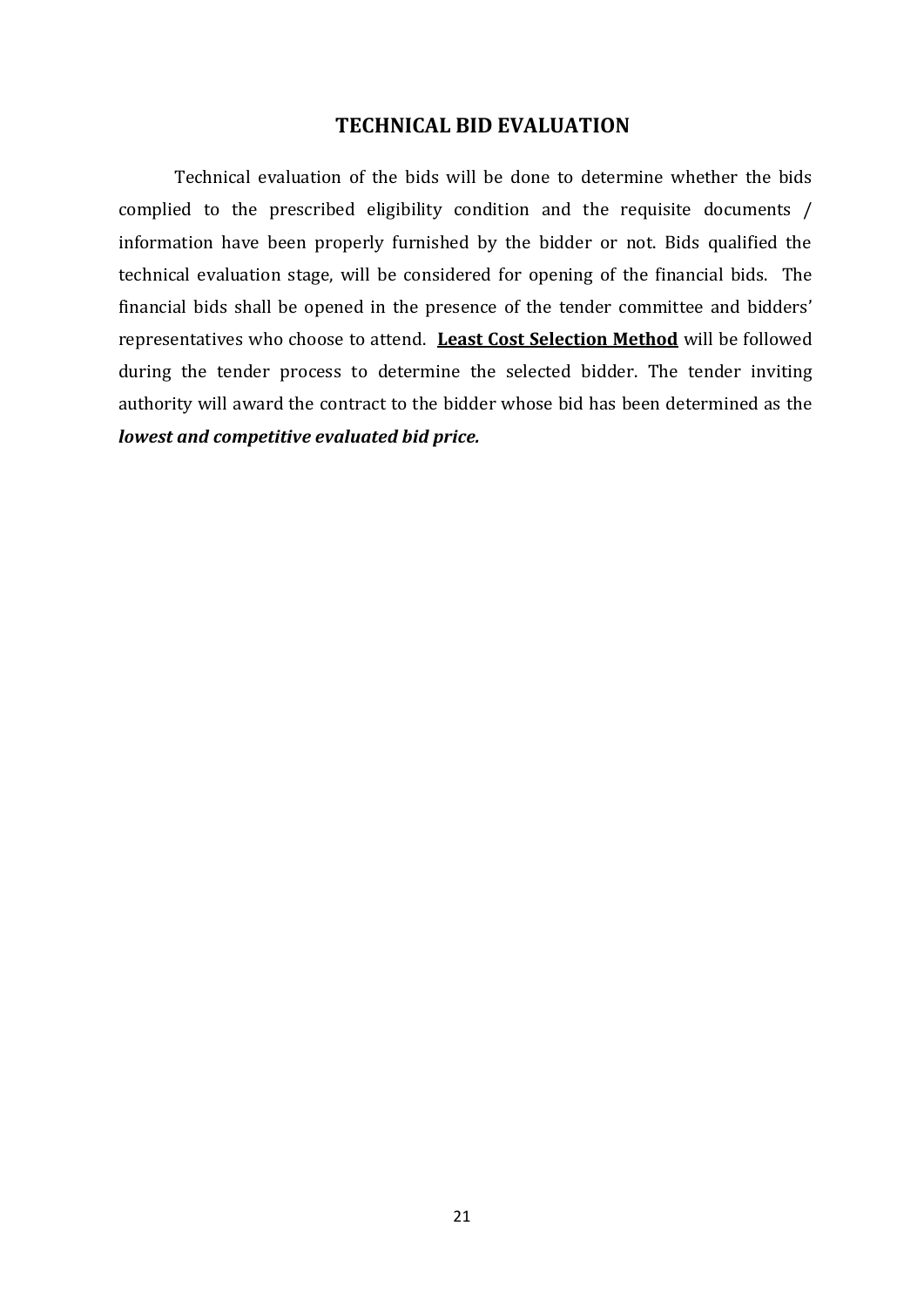## **SECTION – VI**

#### FINANCIAL BID **COVERING LETTER** *(BIDDER LETTER HEAD)*

*[Location, Date]* 

**To** 

**The Director, Economics & Statistics, Odisha Arthaniti 'O' Parisankhyan Bhawan Heads of Department Building Campus Unit-V, Bhubaneswar-751001** 

**Sub: Tender for Outsourcing of Data Entry operator/Document expert/System Analyst at Directorate of Economics and Statistics, Odisha, HOD Building Campus, Unit-V,** 

**Bhubaneswar** [Financial Proposal]

Sir,

I, the undersigned, offer to provide the services for Data entry operators/Document Expert/System Analyst in accordance with your Tender No.\_\_\_\_\_\_\_\_\_\_\_, Dated: \_\_\_\_\_\_\_\_\_\_\_\_\_\_\_\_\_. Our attached financial price is **Rs\_\_\_\_\_\_\_\_\_\_\_\_\_\_\_\_\_(***in words and figures***)for the proposed services.** This amount is inclusive of the taxes applicable as per GST Act. I do hereby undertake that, in the event of acceptance of our bid, the services shall be provided in respect to the terms and conditions as stipulated in the tender document.

Our financial proposal shall be binding upon us subject to the modifications resulting from contract negotiations, up to expiration of the validity period of the proposal of **90 days**. I have carefully read and understood the terms and conditions of the tender to provide the services accordingly.

I understand that you are not bound to accept any proposal you receive.

I remain,

Yours faithfully,

 **Authorized Signatory [***In full and initials***]** 

**Name and Designation of Signatory with Date and Seal:**

**Address of the Bidder:**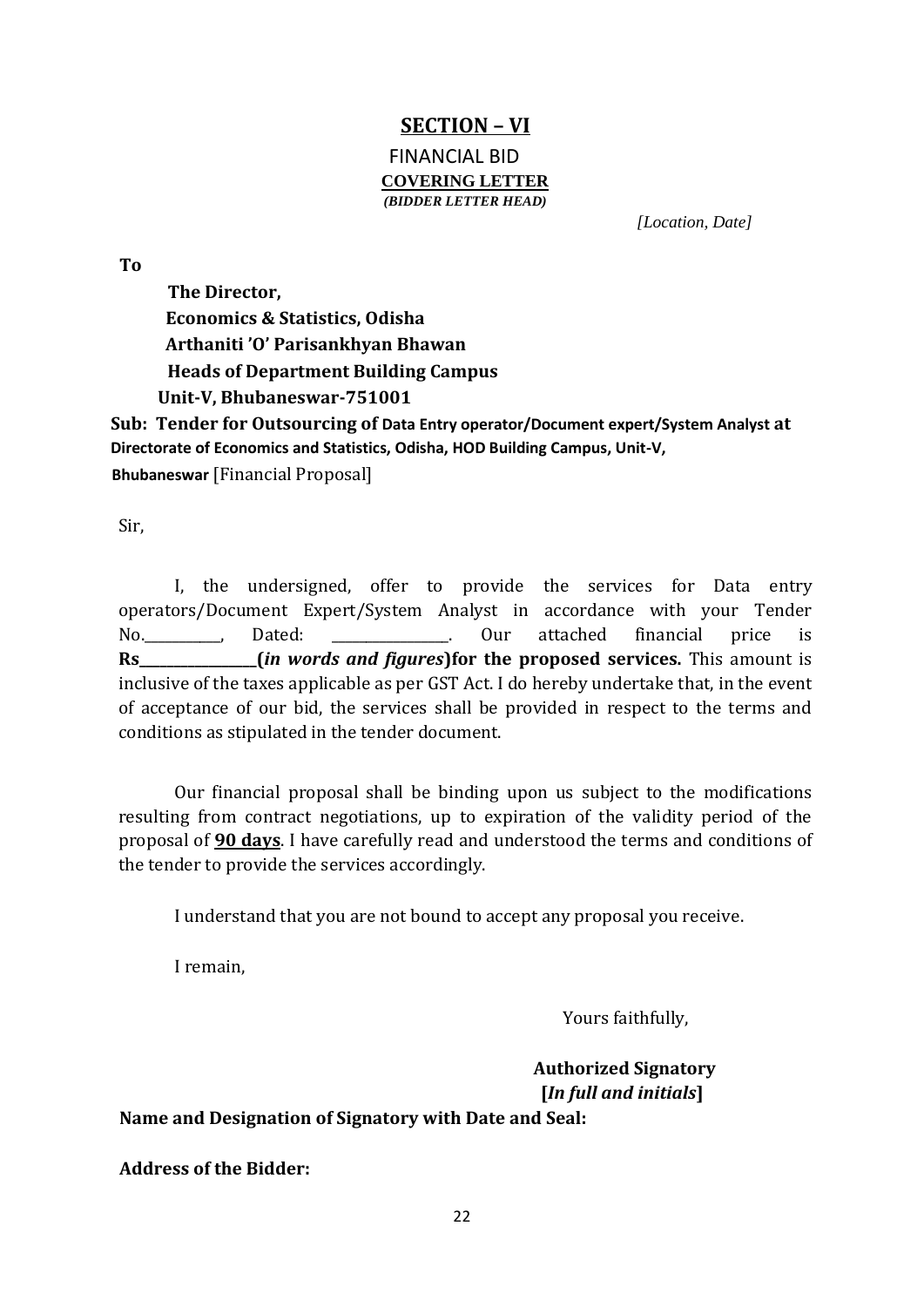## **(FORM –F1)**

## (Administrative Charge)

|                                            | <b>Manpower Details:</b>                 |                    |                                                                                                 |                                          |                               |              |
|--------------------------------------------|------------------------------------------|--------------------|-------------------------------------------------------------------------------------------------|------------------------------------------|-------------------------------|--------------|
| SI.<br>No.                                 | <b>Category</b><br>Οf<br><b>Manpower</b> | <b>Requirement</b> | <b>Total remuneration</b><br>excluding of<br>statutory dues as<br>applicable per<br>person /P.M | EPF, ESI as<br>applicable<br>under rules | <b>GST</b> as<br>(applicable) | <b>Total</b> |
| 1                                          | Data Entry 1<br>Operator                 |                    | Rs 8,880/-                                                                                      |                                          |                               |              |
| 2                                          | Document<br>Expert                       | 1                  | Rs16,880/-                                                                                      |                                          |                               |              |
| 3                                          | System<br>Analyst                        | 1                  | Rs16,880/-                                                                                      |                                          |                               |              |
| A. Total in INR                            |                                          |                    |                                                                                                 |                                          |                               |              |
| B. Service Charges % (in words & figures)  |                                          |                    |                                                                                                 |                                          |                               |              |
| C. Total Administrative Charges (A+B), INR |                                          |                    |                                                                                                 |                                          |                               |              |

- *Bidder with lowest evaluated competitive administrative charges for the required service will be awarded with contract.*
- *The bids with "Nil" or very abnormally low quoted service charges will be treated as "Non responsive" and will be rejected during the financial evaluation stage.*

Place: ……………………………… Date: …………………………………

(**Sign and Seal of Authorised Representative)**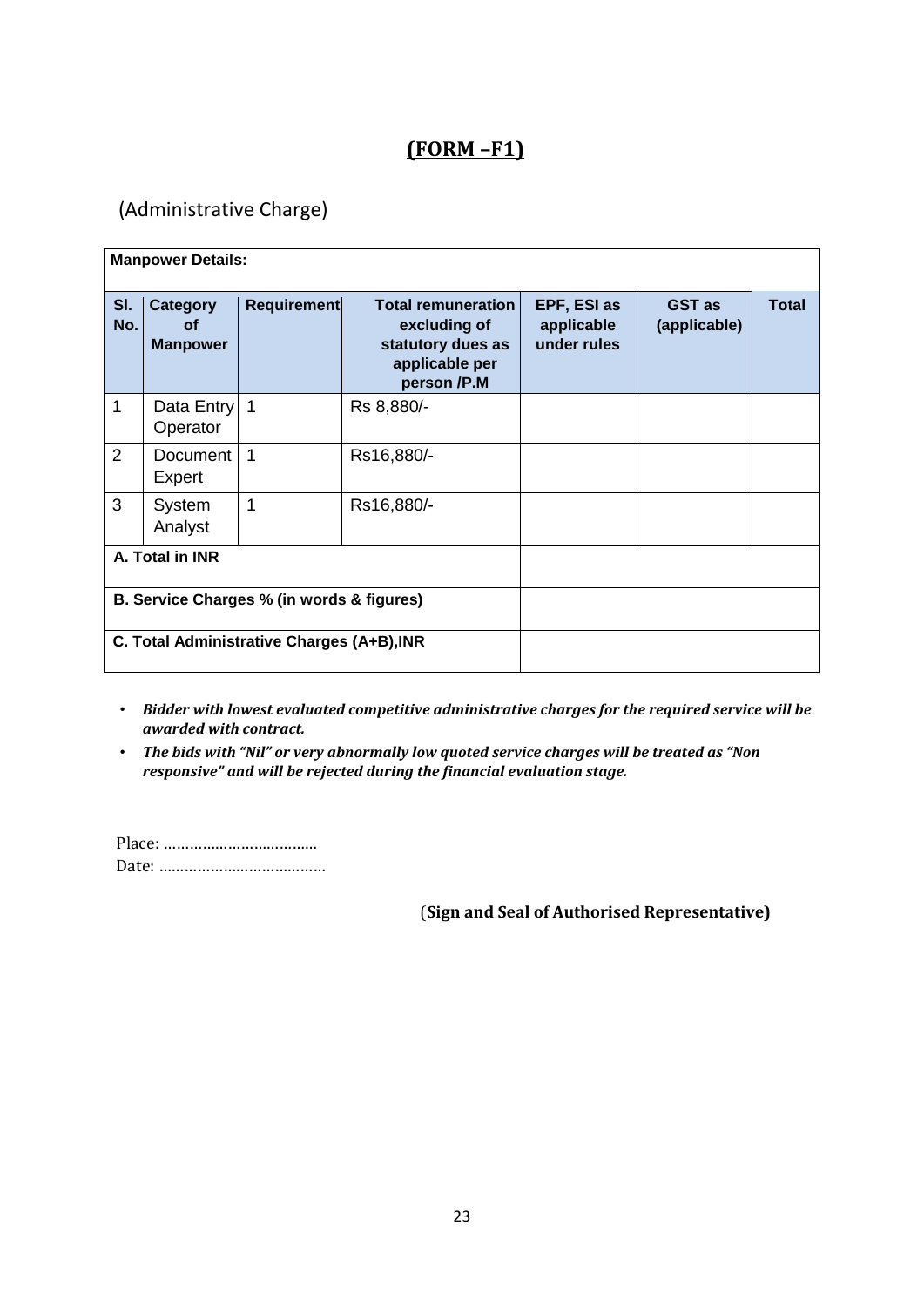#### **SECTION – VII** BID SUBMISSION CHECK LIST

| SI.<br>No.                      | <b>Description</b>                                                                                                                                                                  | <b>Submitted</b><br>(Yes/No) | Page<br>No. |
|---------------------------------|-------------------------------------------------------------------------------------------------------------------------------------------------------------------------------------|------------------------------|-------------|
| <b>TECHNICAL BID (ORIGINAL)</b> |                                                                                                                                                                                     |                              |             |
| $\mathbf 1$                     | Covering Letter in Bidders Letter Head                                                                                                                                              |                              |             |
| $\overline{2}$                  | <b>Bid Processing Fee</b>                                                                                                                                                           |                              |             |
| 3                               | <b>EMD</b>                                                                                                                                                                          |                              |             |
| 4                               | Copy of Incorporation / Registration Certificate of the Bidder                                                                                                                      |                              |             |
| 5                               | Copy of PAN                                                                                                                                                                         |                              |             |
| 6                               | Copy of GSTIN                                                                                                                                                                       |                              |             |
| 7                               | Copies of Income Tax Clearance Certificate for the last three Assessment<br>years                                                                                                   |                              |             |
| 8                               | Copy of Valid EPF & ESI Certificate                                                                                                                                                 |                              |             |
| 9                               | Copy of valid PSARA Licence (in case of Security Services)/Labour license                                                                                                           |                              |             |
| 10                              | TECHNICAL BID duly filled in (Covering Letter, FORM- TI, T2 and T3)                                                                                                                 |                              |             |
| 11                              | Financial details of the bidder along with all the supportive documents<br>such as copies of Income / Expenditure Statement and Balance Sheet for<br>the last 5 years               |                              |             |
| 12                              | Power of Attorney in favour of the person signing the bid on behalf of the<br>bidder.                                                                                               |                              |             |
| 13                              | List of completed / on-going assignments of similar nature (Past<br>Experience Details) along with the copies of work orders for the respective<br>assignments from the authorities |                              |             |
| 14                              | Undertaking for not have been black-listed by any Central / State Govt./any<br>Autonomous bodies during the recent past.(FORM-T2)                                                   |                              |             |
| 15                              | Undertaking for not having any police case pending against the bidder<br>(FORM-T3)                                                                                                  |                              |             |
| <b>FINANCIAL BID (ORIGINAL)</b> |                                                                                                                                                                                     |                              |             |
| 1                               | Covering Letter in Bidders Letter Head                                                                                                                                              |                              |             |
| $\overline{2}$                  | Duly Filled in Financial Bid (FORM-F1)                                                                                                                                              |                              |             |

It is to be ensured that:

- *All information has been submitted as per the prescribed format only.*
- *Each part has been separately bound with no loose sheets and each page of all the three parts are page numbered along with Index Page.*
- *All pages of the proposal needs to be sealed and signed by the authorized representative.*

## **Authorized Signatory [***In full and initials***]:\_\_\_\_\_\_\_\_\_\_\_\_\_\_\_\_\_\_\_\_\_\_\_\_\_\_\_\_\_\_\_\_\_\_\_\_\_\_\_\_\_**

**Name and Designation with Date and Seal: \_\_\_\_\_\_\_\_\_\_\_\_\_\_\_\_\_\_\_\_\_\_\_\_\_\_\_\_\_\_\_\_\_\_\_\_\_\_\_**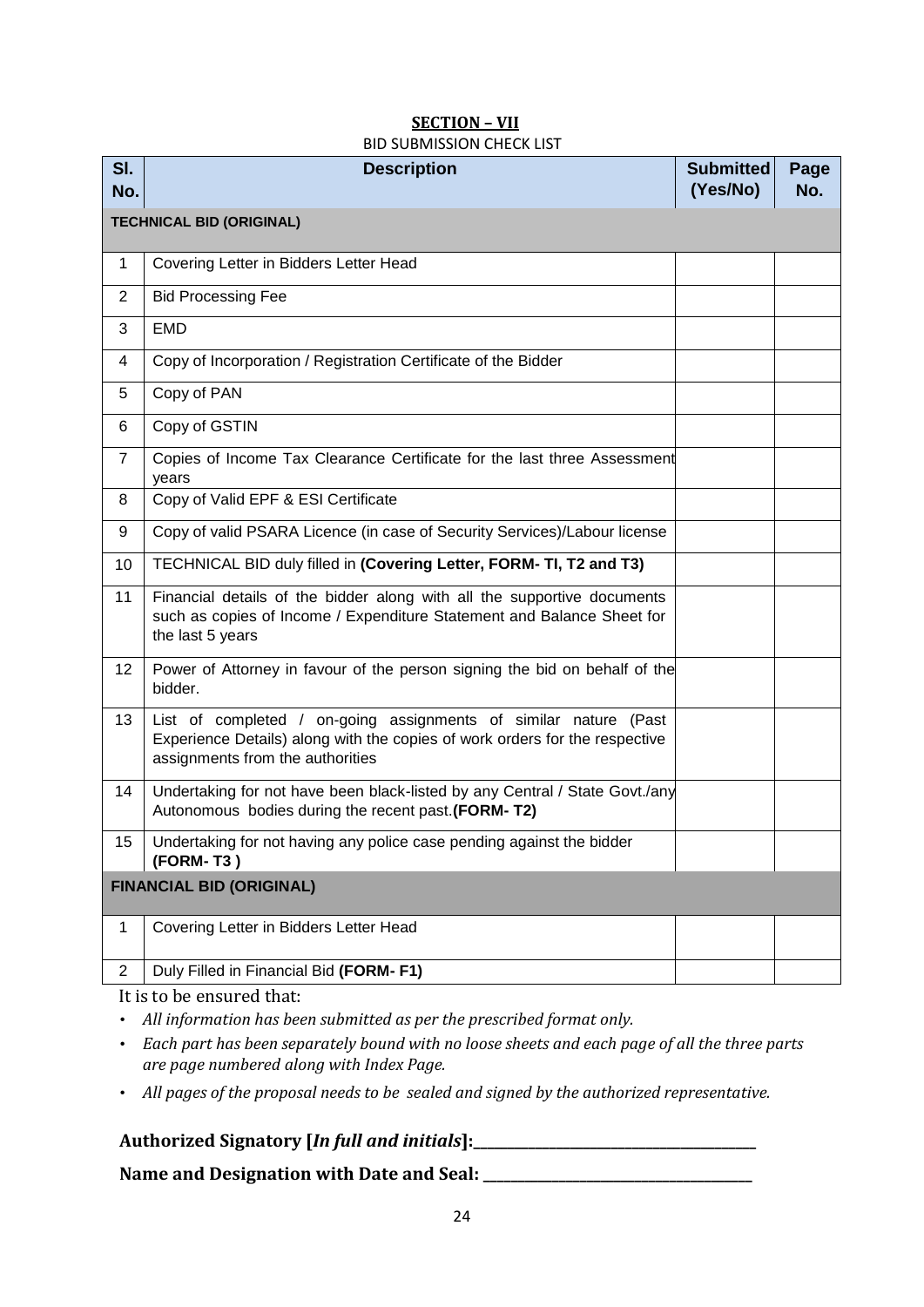## **SECTION – VIII**

## SERVICE AGREEMENT **(To be made on Rs. 100.00 Non Judicial Stamp Paper)**

This **SERVICE AGREEMENT** is made on the set of the between, \_\_\_\_\_\_\_\_\_\_\_\_\_\_\_\_\_\_\_\_\_\_\_\_\_\_\_\_\_\_\_\_\_\_\_\_ (hereinafter called as the **"Authority"**) of the 1st Part and \_\_\_\_\_\_\_\_\_\_\_\_\_\_\_\_\_\_\_\_\_\_\_\_\_\_\_\_\_\_\_\_ its principal place of business at \_\_\_\_\_\_\_\_\_\_\_\_\_\_\_\_\_\_\_\_\_\_\_\_\_\_\_\_\_\_\_\_\_\_\_ (hereinafter called the **"Service Provider"**) of the 2nd

Part.

#### *WHEREAS*

- (a) the "**Service Provider**", having represented to the "**Authority**" that he has the required manpower and other resources, has offered to provide the service in response to the Tender Notice No: **\_\_\_\_\_\_\_\_\_\_\_\_\_,** Dated: **Dated:** issued by the Authority;
- (b) the "**Authority**" has accepted the offer of the Service Provider to provide the required services as per the terms and conditions as set forth in this Service Agreement.

#### **NOW, THEREFORE, IT IS HEREBY AGREED** between the two parties as follows:

1. The following documents attached hereto shall be deemed to form an integral part of this Contract:

### **Appendix A: General Terms and Conditions**

### **Appendix B: Scope of Work;**

**Appendix C: Contract Price and Payment Term;** 

- 2. The mutual rights and obligations of the Authority and the Consultant shall be as set forth in the Contract, in particular :
	- **(a)** The Service Provider shall carry out the service in accordance with the provisions of the Agreement; and
	- **(b)** The Certificate on the satisfactory performance of services by the Agency shall be issued by an Officer authorized by the Client and in consideration of the Certificate of Satisfactory Performance of Services Provider, the Authority shall make such payments and in such a manner as is provided in the Agreement.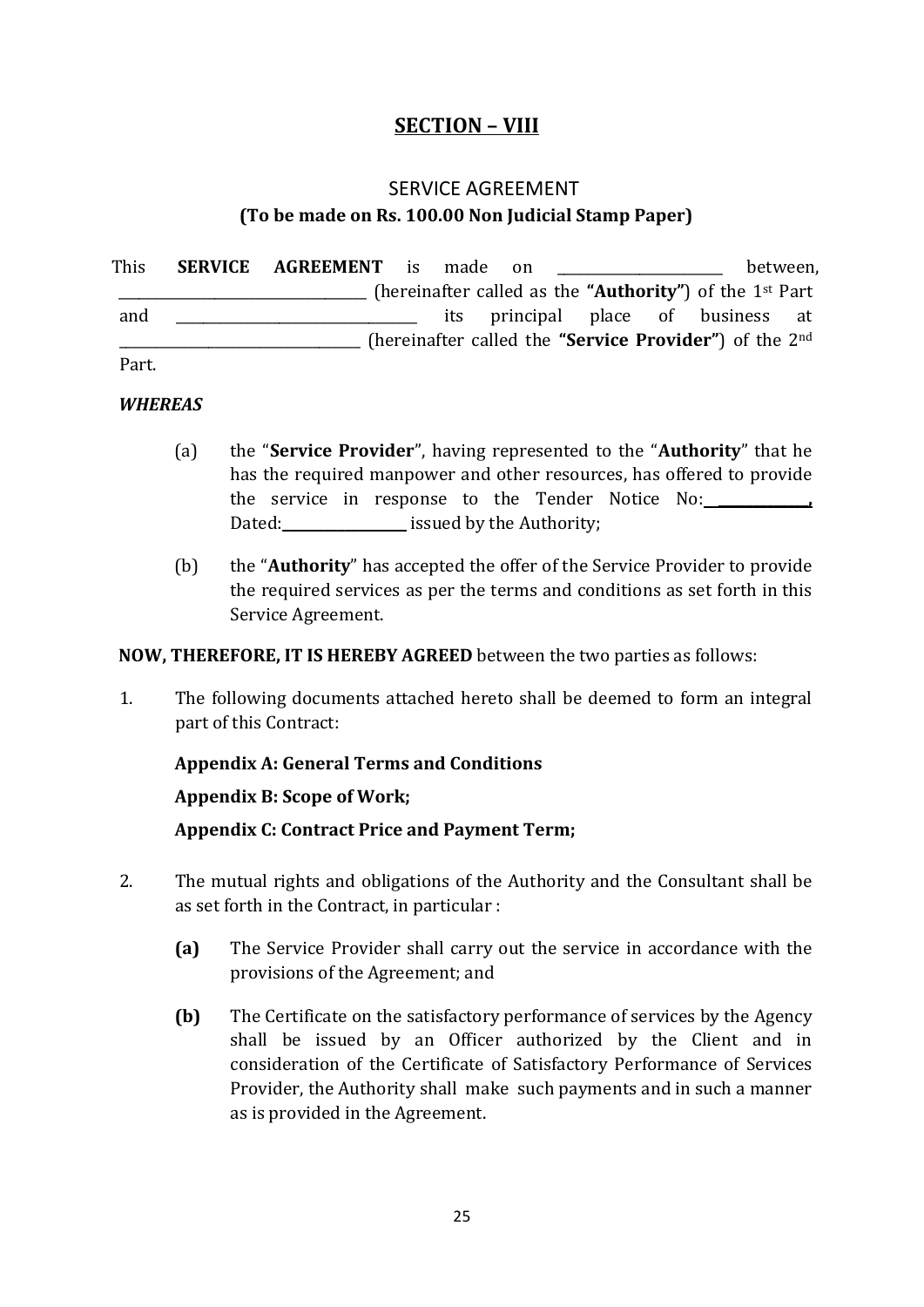### **Mode of Payment**

The Service Provider will open a specific Bank Account for payment by the Authority in the beneficiary account towards the Service performed by the service provider. The Service Provider will furnish the details of the Bank Account to the Authority within 7days of the signing of the contract.

This Contract constitutes the agreement between two parties in respect to obligations and supersedes all previous communications between the Parties.

### 3. **Now this agreement witnesses as below:-**

- **(a)** That in consideration of the payment to be made by the "**Authority**" to the "**Service Provider**", the "**Service Provider**" hereby agrees with the "**Authority**" to provide manpower resources to be engaged in the [*Insert the location*] in conformity with the provisions of the terms and conditions of the contract.
- **(b)** That the "**Authority**" hereby further agrees to pay the "**Service Provider**" the contract price at the time and in the manner prescribed in the said terms and conditions.
- **(c)** Financial limit under this Contract varies with changes in statutory dues and government taxes as applicable from time to time.
- **(d)** That in the event of any dispute that may arise it shall be settled as per the terms and conditions of the contract.
- **(e)** That this agreement is valid up to \_\_\_\_\_\_\_\_\_\_\_\_\_\_\_.

*For and on behalf of [Tender Inviting Authority]* 

*Witness 1:* 

*Witness 2:*

*For and on behalf of [SERVICE PROVIDER]* 

### *[Name and Designation of the Representative with seal]*

*Witness 1:* 

*Witness 2:*